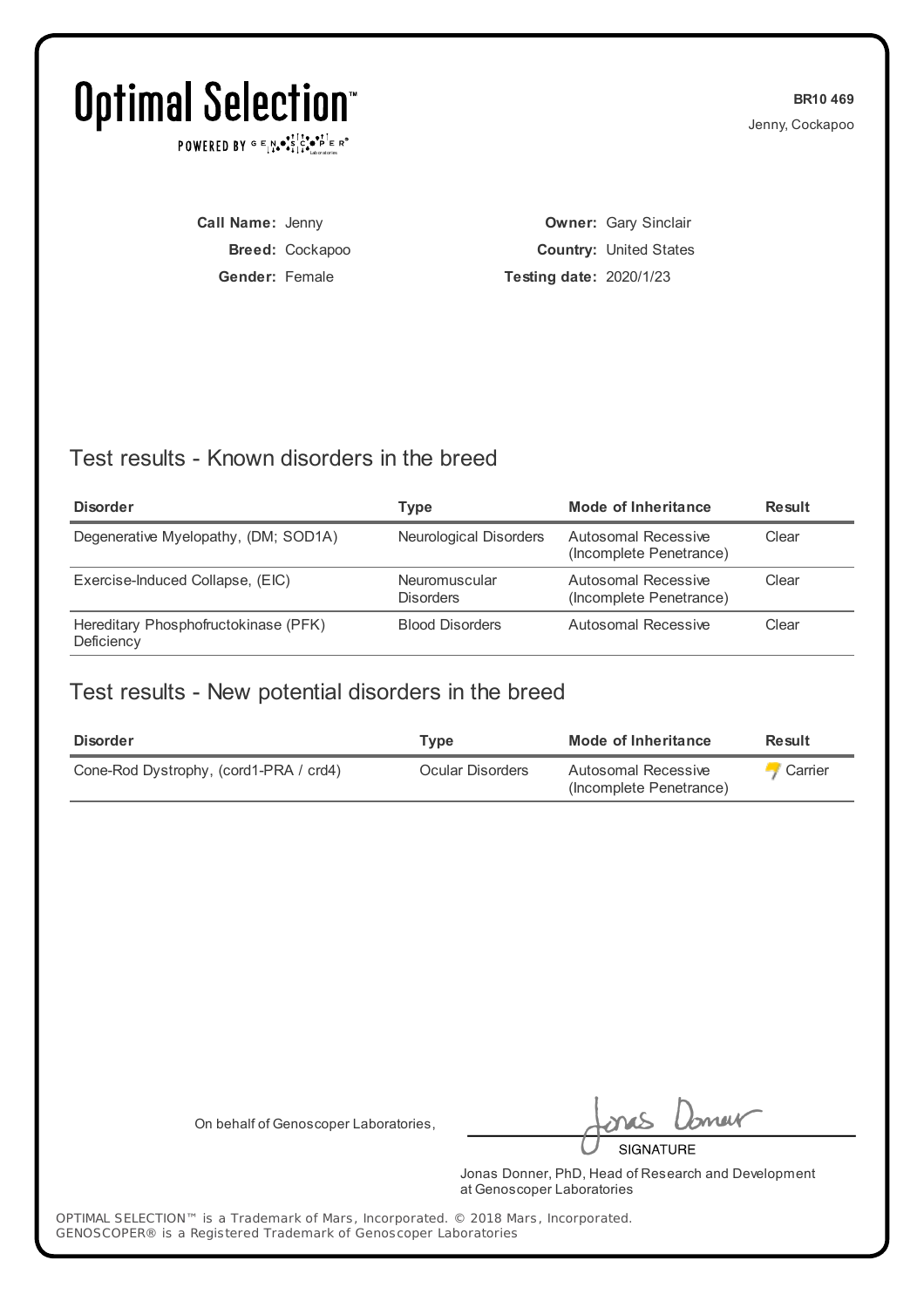POWERED BY  $G \in N_{\bullet} \bullet_{\bullet}^{\dagger} \mathbb{I}_{\bullet}^{\dagger} \bullet_{\mathbf{P}}^{\dagger} \mathbb{E} \mathbb{R}^{\circ}$ 

**BR10 469** Jenny, Cockapoo

**Call Name:** Jenny **Breed:** Cockapoo **Gender:** Female

**Owner:** Gary Sinclair **Country:** United States **Testing date:** 2020/1/23

## Test results for pharmacogenetics

| <b>Disorder</b>                                           | Mode of Inheritance | Result |
|-----------------------------------------------------------|---------------------|--------|
| Multi-Drug Resistance 1, (MDR1) or Ivermectin Sensitivity | Autosomal Dominant  | Clear  |

On behalf of Genoscoper Laboratories,

meik **SIGNATURE** 

Jonas Donner, PhD, Head of Research and Development at Genoscoper Laboratories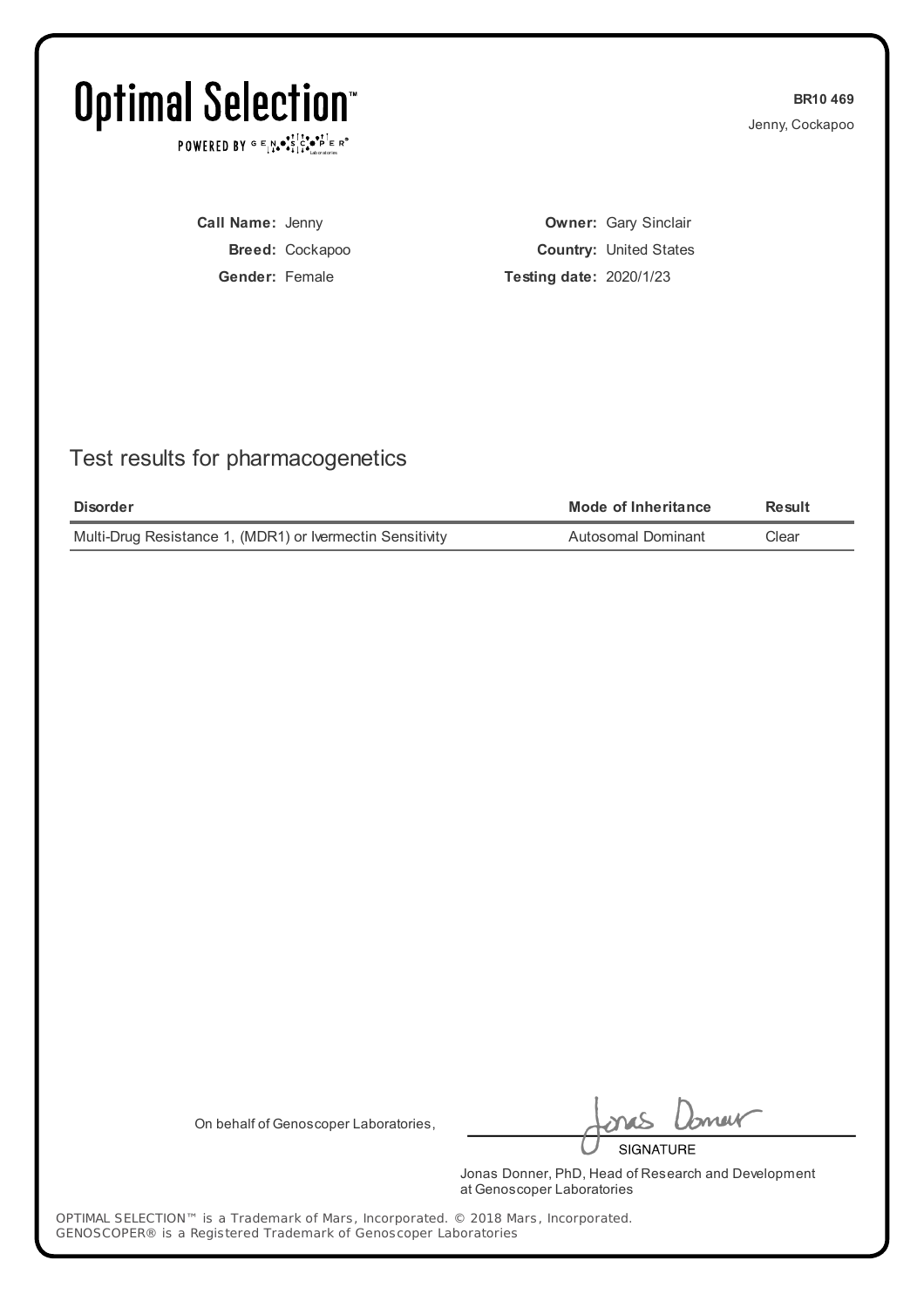POWERED BY  $G \in N_{\bullet} \bullet_{\bullet}^{\dagger} \mathbb{I}_{\bullet}^{\dagger} \bullet_{\mathbf{P}}^{\dagger} \mathbb{E} \mathbb{R}^{\circ}$ 

**BR10 469** Jenny, Cockapoo

**Call Name:** Jenny **Breed:** Cockapoo **Gender:** Female

**Owner:** Gary Sinclair **Country:** United States **Testing date:** 2020/1/23

## Test results - Traits - page 1

#### **Coat Type**

| Trait                                                                          |               | <b>Genotype Description</b>                                                                                                                                                                     |
|--------------------------------------------------------------------------------|---------------|-------------------------------------------------------------------------------------------------------------------------------------------------------------------------------------------------|
| Coat Length                                                                    | $\frac{1}{1}$ | The dog is genetically long-haired.                                                                                                                                                             |
| Furnishings / Improper Coat in AG/TC<br>Portuguese Water Dogs<br>(marker test) |               | The dog is likely genetically heterozygous at the furnishings locus, but<br>may express the phenotype.                                                                                          |
| KRT71 c.451C>T<br>$(p. Arg151$ Trp $)$                                         | C/T           | The dog is likely to have curly hair, if it is long-haired. The dog carries one<br>copy of the tested allele causing curly coat, and may also pass on the<br>non-curly allele to its offspring. |
| $MC5R$ c.237A>T                                                                | T/T           | The dog has two copies of the allele associated with low shedding. The<br>dog is likely average or low shedder.                                                                                 |
| SGK3 (p.Val96Glyfs)                                                            | $\frac{1}{1}$ | The dog does not carry the tested hairlessness allele of the American<br>Hairless Terrier.                                                                                                      |
| SGK3 c.137 138insT<br>(p.Glu47Glyfs)                                           | D/D           | The dog does not carry the tested hairlessness allele of the Scottish<br>Deerhound.                                                                                                             |

On behalf of Genoscoper Laboratories,

meik

**SIGNATURE** 

Jonas Donner, PhD, Head of Research and Development at Genoscoper Laboratories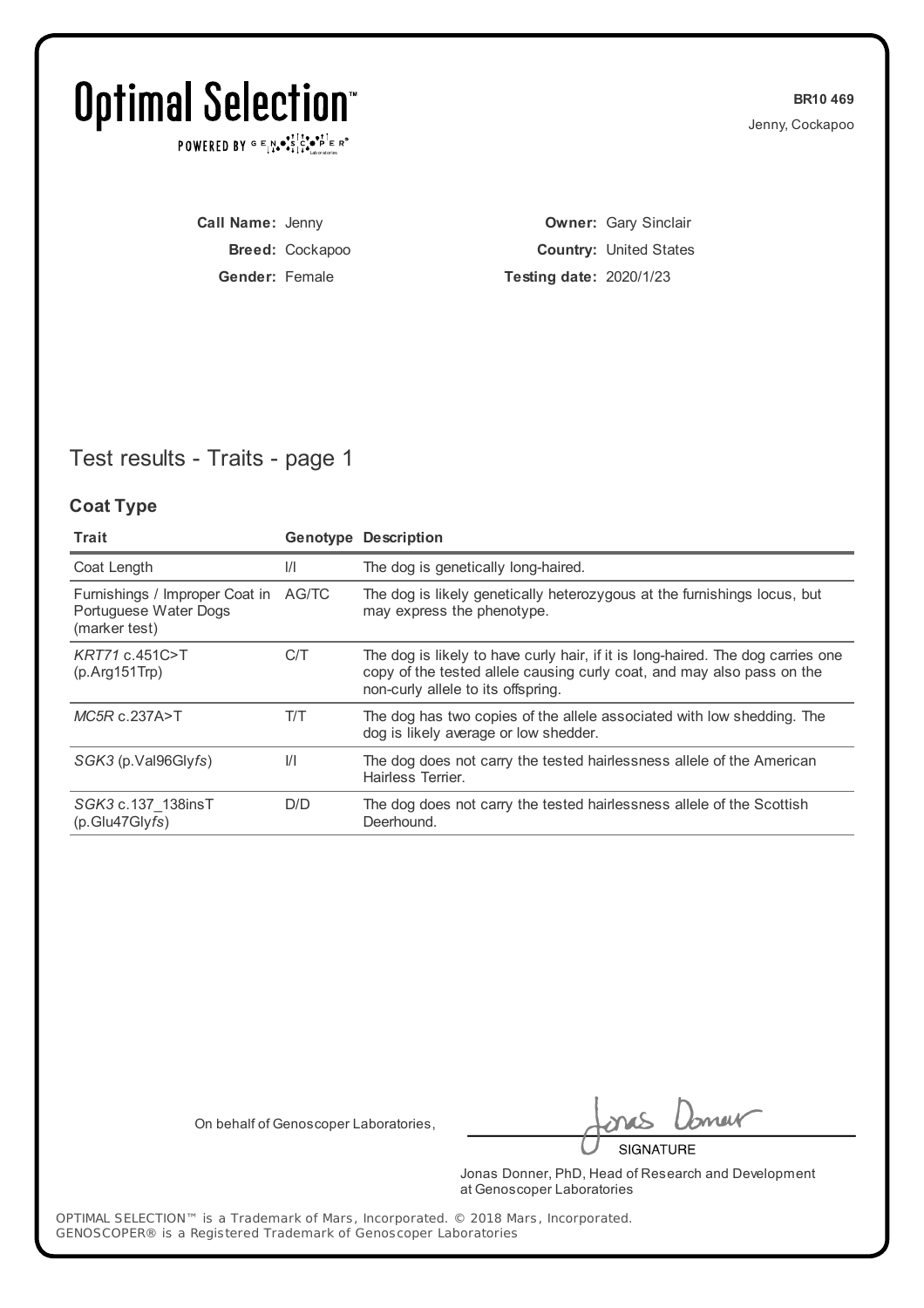POWERED BY  $G \in N_{\bullet} \bullet_{\bullet}^{\dagger} \mathbb{I}_{\bullet}^{\dagger} \bullet_{\mathbf{P}}^{\dagger} \mathbb{E} \mathbb{R}^{\circ}$ 

**BR10 469** Jenny, Cockapoo

**Call Name:** Jenny **Breed:** Cockapoo **Gender:** Female

**Owner:** Gary Sinclair **Country:** United States **Testing date:** 2020/1/23

## Test results - Traits - page 2

#### **Coat Color**

| <b>Trait</b>                                         |         | <b>Genotype Description</b>                                                                                                   |
|------------------------------------------------------|---------|-------------------------------------------------------------------------------------------------------------------------------|
| Color Locus E - Extensions                           | e/e     | The dog has recessive red coat color.                                                                                         |
| Color Locus B - Brown                                | B/B     | The dog is not likely to have brown pigment.                                                                                  |
| Color Locus K - Dominant<br><b>Black</b>             | ky/ky   | The dog is likely to express the coat color defined by the color locus A.                                                     |
| Color Locus A - Agouti                               | aw/a    | The dog is genetically wolf gray. The dog carries recessive black.                                                            |
| Color Locus S - Piebald or<br>extreme white spotting | $S$ /sp | The dog is likely to have solid coat color or few white spots in its coat.                                                    |
| Color Locus H - Harleguin                            | h/h     | The dog doesn't have harleguin pattern.                                                                                       |
| Dilution (d <sup>2</sup> allele)                     | G/G     | The dog does not carry any copies of the rare d2 allele associated<br>with dilution in Chow Chow, Sloughi and Thai Ridgeback. |
| Merle (M allele)                                     | m/m     | The dog is genetically non-merle and does not carry a SILV gene SINE<br>insertion.                                            |
| Saddle Tan (RALY gene dupl.)                         | -/dup   | The dog may have saddle tan pattern if it has also tan point genotype at<br>the A locus.                                      |
| Albinism (caL-allele)                                | C/C     | The dog does not carry the tested mutation for albinism.                                                                      |

On behalf of Genoscoper Laboratories,

meik

**SIGNATURE** 

Jonas Donner, PhD, Head of Research and Development at Genoscoper Laboratories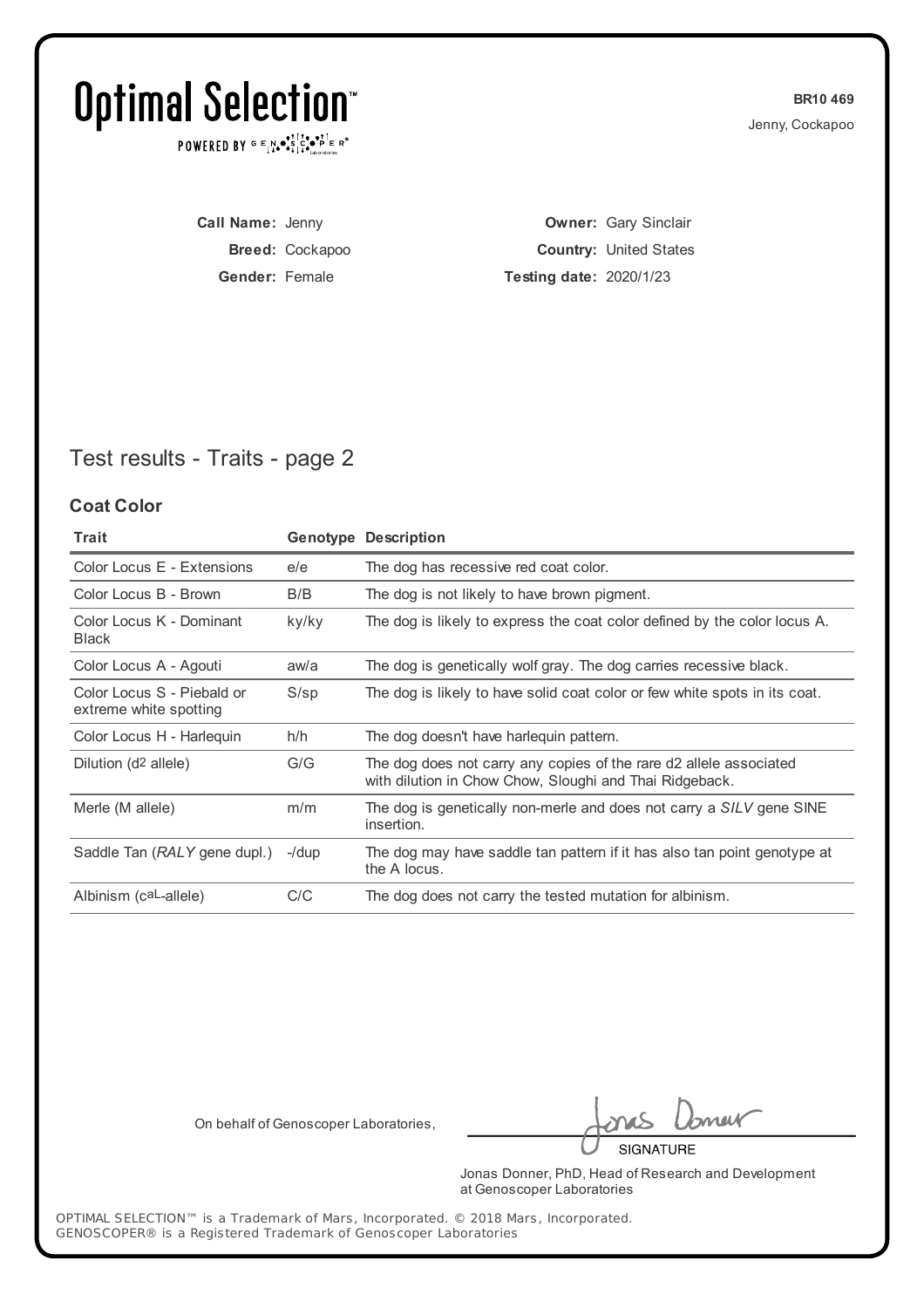POWERED BY  $G \in N_{\bullet} \bullet_{\bullet}^{\dagger} \mathbb{I}_{\bullet}^{\dagger} \bullet_{\mathbf{P}}^{\dagger} \mathbb{E} \mathbb{R}^{\circ}$ 

**BR10 469** Jenny, Cockapoo

**Call Name:** Jenny **Breed:** Cockapoo **Gender:** Female

**Owner:** Gary Sinclair **Country:** United States **Testing date:** 2020/1/23

## Test results - Traits - page 3

#### **Body Size**

| Trait                                     |     | <b>Genotype Description</b>                                                                                                               |
|-------------------------------------------|-----|-------------------------------------------------------------------------------------------------------------------------------------------|
| <i>IGF1</i> (chr15:41221438) A/A          |     | The dog is homozygous for the derived allele typically associated with small body<br>mass.                                                |
| IGF1Rc.611G>A<br>(p. Arg204His)           | A/G | The dog carries one copy of the derived allele and one copy of the ancestral<br>allele.                                                   |
| ACSL4<br>chrX82919525C>T                  | C/C | The dog doesn't have the allele associated with large skeletal size and heavy<br>muscling with considerable back fat thickness.           |
| IGSF1 p.Asp768Glu                         | A/C | The dog has one copy of the allele associated with heavy muscling.                                                                        |
| IRS4 chrX:82296039                        | G/G | The dog doesn't have the allele associated with large body size.                                                                          |
| FGF4 insertion                            | D/D | The dog is homozygous for the ancient allele. The dog is likely to have legs of<br>normal length.                                         |
| STC2 (chr4:39182836)                      | A/T | The dog carries one copy of the allele associated with reduced body size and one<br>copy of the allele associated with no size reduction. |
| Body size, GHR1 gene A/G<br>variant E191K |     | The dog carries one ancestral allele and one derived allele.                                                                              |
| GHR2 (p.Pro177Leu)                        | C/T | The dog carries one copy of the derived allele associated with reduced body size.                                                         |
| HMGA2                                     | A/G | Your dog carries one copy of the derived allele and one copy of the ancestral<br>allele. The dog may have a bit smaller size.             |

On behalf of Genoscoper Laboratories,

meik

**SIGNATURE** 

Jonas Donner, PhD, Head of Research and Development at Genoscoper Laboratories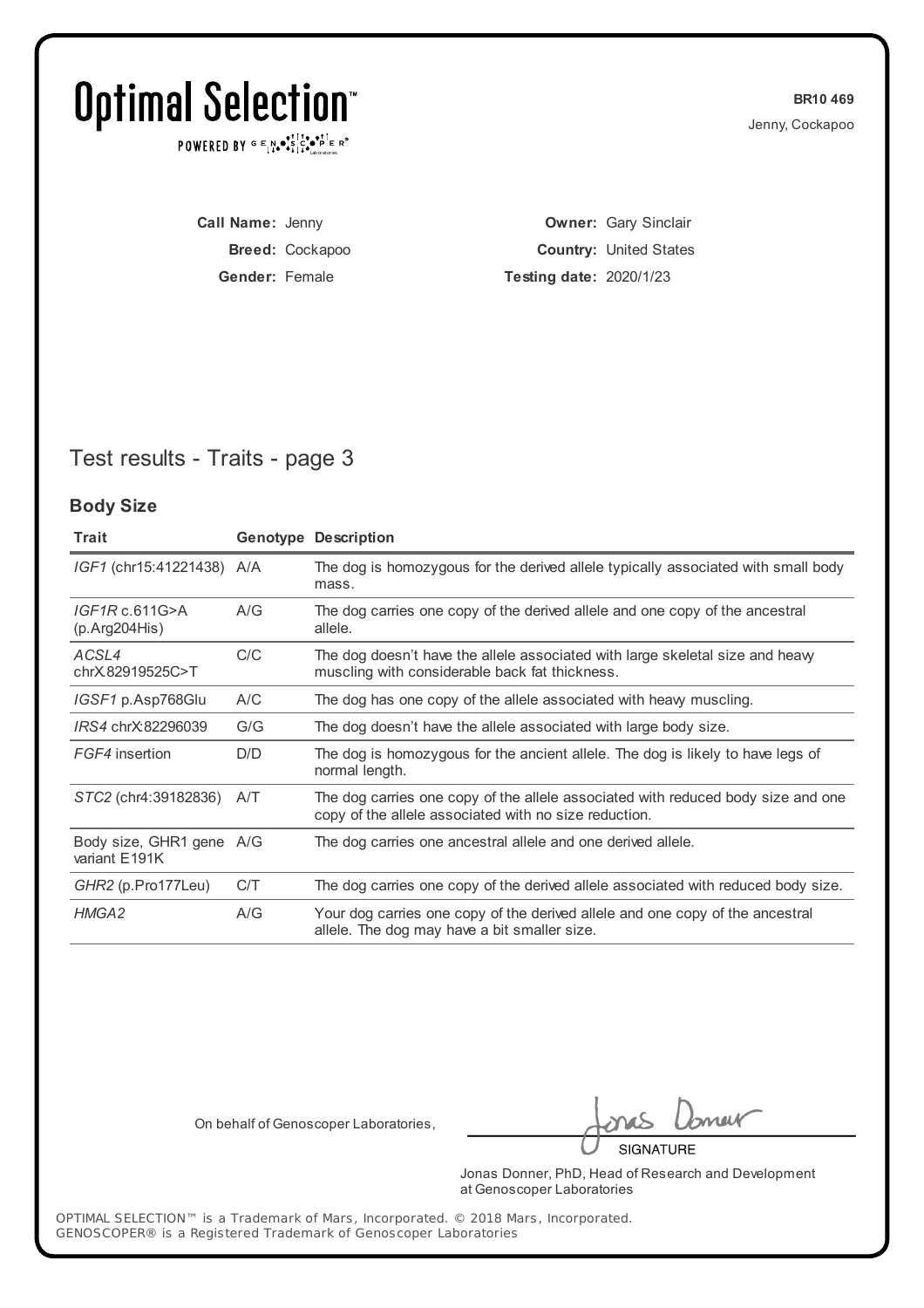POWERED BY  $G \in N_{\bullet} \bullet_{\bullet}^{\dagger} \mathbb{I}_{\bullet}^{\dagger} \bullet_{\mathbf{P}}^{\dagger} \mathbb{E} \mathbb{R}^{\circ}$ 

**BR10 469** Jenny, Cockapoo

**Call Name:** Jenny **Breed:** Cockapoo **Gender:** Female

**Owner:** Gary Sinclair **Country:** United States **Testing date:** 2020/1/23

## Test results - Traits - page 4

#### **Morphology**

| Trait                               |     | <b>Genotype Description</b>                                                                                                                                                 |
|-------------------------------------|-----|-----------------------------------------------------------------------------------------------------------------------------------------------------------------------------|
| BMP3 c.1344C>A C/C<br>(p.Phe448Leu) |     | The dog does not carry the tested allele typically associated with shortened<br>head (brachycephaly). The dog is more likely to have an elongated<br>head (dolichocephaly). |
| chr10:11072007                      | C/T | The dog carries one copy of an allele typically associated with floppy ears, and one<br>copy of an allele typically associated with pricked ears.                           |
| T c.189C>G<br>$(p.$ Ile 63 Met $)$  | C/C | The dog does not carry the tested bobtail-causing genetic variant. The dog is most<br>likely long-tailed.                                                                   |
| EPAS <sub>1</sub><br>(p.Gly305Ser)  | G/G | The dog does not carry the tested variant associated with adaptation to high altitudes.                                                                                     |
| LIMBR1 DC-1                         | G/G | The dog does not carry the tested allele associated with hind dewclaws in Asian<br>breeds. The dog is not likely to have hind dewclaws.                                     |
| LIMBR1 DC-2                         | G/G | The dog does not carry the tested allele associated with hind dewclaws in western<br>breeds. The dog is likely not to have hind dewclaws.                                   |
| AXL4                                | D/D | The dog does not have the tested allele typically associated with blue eyes in Siberian<br>Huskies. The dog is likely to have brown eyes.                                   |

On behalf of Genoscoper Laboratories,

meik

**SIGNATURE** 

Jonas Donner, PhD, Head of Research and Development at Genoscoper Laboratories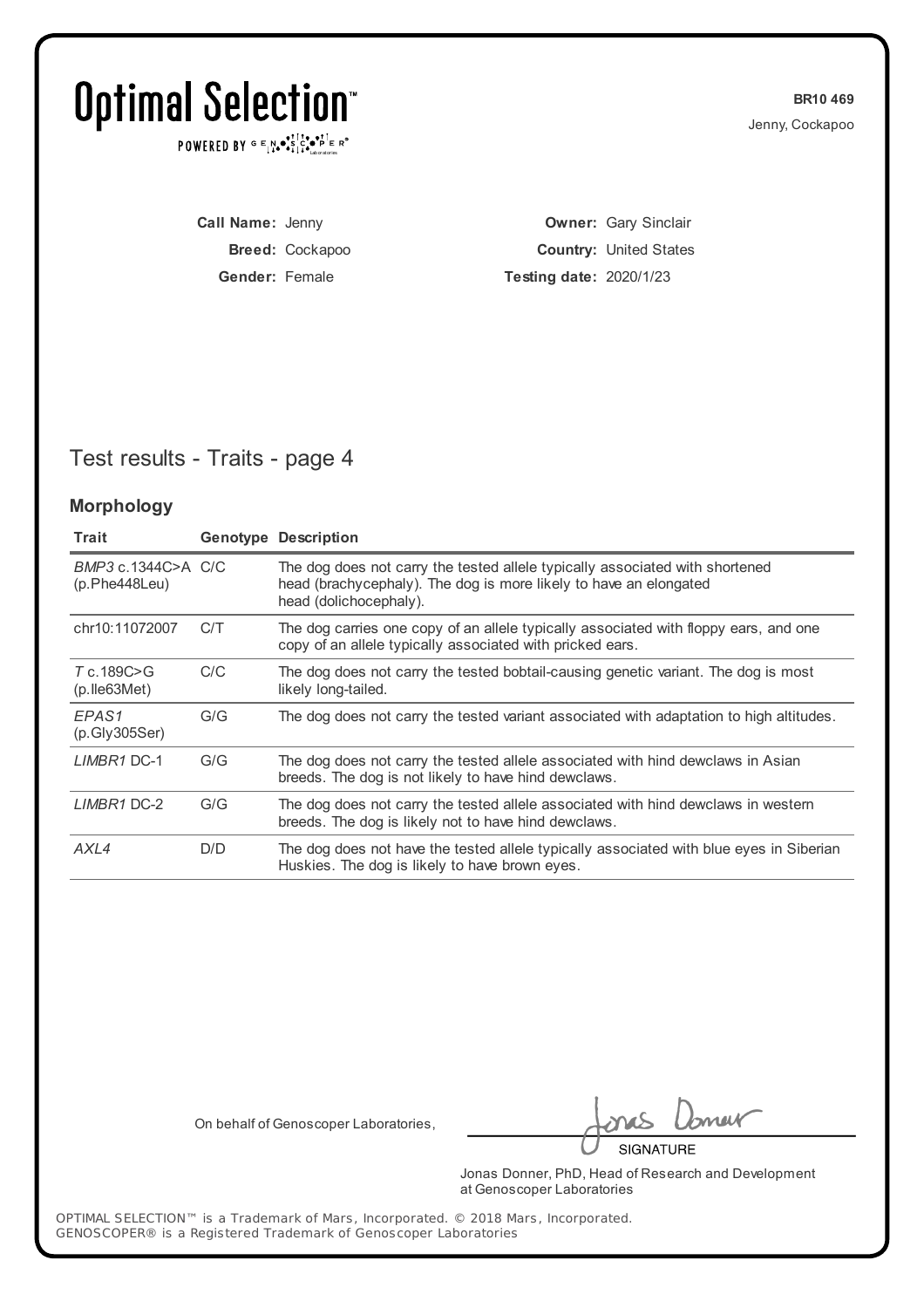$\texttt{POWERED BY} \xrightarrow{\mathbf{c}} \mathbb{I} \underset{\mathbf{a}}{\mathbf{a}} \bullet \underset{\mathbf{a}}{\mathbf{a}} \underset{\mathbf{b}}{\mathbf{a}} \circ \underset{\mathbf{b}}{\mathbf{b}} \overset{\mathbf{c}}{\mathbf{b}} \underset{\mathbf{b}}{\mathbf{b}} \circ \underset{\mathbf{c}}{\mathbf{b}} \overset{\mathbf{c}}{\mathbf{b}} \mathbf{c}} \mathbf{c}^{\circ}$ 

### Test results - Additional disorders found in other breeds - page 1

#### **Blood Disorders - page 1**

| <b>Disorder</b>                                                                                     | <b>Mode of Inheritance</b>                    | <b>Result</b> |  |
|-----------------------------------------------------------------------------------------------------|-----------------------------------------------|---------------|--|
| Bleeding disorder due to P2RY12 defect                                                              | <b>Autosomal Recessive</b>                    | Clear         |  |
| Canine Cyclic Neutropenia, Cyclic Hematopoiesis, Grey Collie Syndrome,<br>(CN)                      | Autosomal Recessive                           | Clear         |  |
| Canine Leukocyte Adhesion Deficiency (CLAD), type III                                               | <b>Autosomal Recessive</b>                    | Clear         |  |
| Canine Scott Syndrome, (CSS)                                                                        | Autosomal Recessive                           | Clear         |  |
| Factor IX Deficiency or Hemophilia B; mutation Gly379Glu                                            | <b>X-linked Recessive</b>                     | Clear         |  |
| Factor IX Deficiency or Hemophilia B; mutation originally found in Airedale<br>Terrier              | <b>X-linked Recessive</b>                     | Clear         |  |
| Factor IX Deficiency or Hemophilia B; mutation originally found in Lhasa<br>Apso                    | <b>X-linked Recessive</b>                     | Clear         |  |
| Factor VII Deficiency                                                                               | Autosomal Recessive                           | Clear         |  |
| Factor VIII Deficiency or Hemophilia A; mutation originally found in Boxer                          | <b>X-linked Recessive</b>                     | Clear         |  |
| Factor VIII Deficiency or Hemophilia A; mutation originally found in<br>German Shepherd Dog         | <b>X-linked Recessive</b>                     | Clear         |  |
| Factor VIII Deficiency or Hemophilia A; mutation originally found in<br>Havanese                    | <b>X-linked Recessive</b>                     | Clear         |  |
| Factor VIII Deficiency or Hemophilia A; mutation originally found in Old<br>English Sheepdog        | X-linked Recessive                            | Clear         |  |
| Factor VIII Deficiency or Hemophilia A; p.Cys548Tyr mutation originally<br>found in German Shepherd | <b>X-linked Recessive</b>                     | Clear         |  |
| Factor XI Deficiency                                                                                | Autosomal Dominant<br>(Incomplete Penetrance) | Clear         |  |
| Familial Congenital Methemoglobinemia; mutation originally found in<br>Pomeranian                   | <b>Autosomal Recessive</b>                    | Clear         |  |
| Glanzmann Thrombasthenia Type I, (GT); mutation originally found in<br>Pyrenean Mountain Dog        | Autosomal Recessive                           | Clear         |  |
| Glanzmann Thrombasthenia Type I, (GT); mutation originally found in<br>mixed breed dogs             | <b>Autosomal Recessive</b>                    | Clear         |  |
| <b>Hereditary Elliptocytosis</b>                                                                    |                                               | Clear         |  |
| Macrothrombocytopenia; disease-linked variant originally found in Norfolk<br>and Cairn Terrier      | <b>Autosomal Recessive</b>                    | Clear         |  |
| May-Hegglin Anomaly (MHA)                                                                           | Autosomal Dominant                            | Clear         |  |
| Prekallikrein Deficiency                                                                            | <b>Autosomal Recessive</b>                    | Clear         |  |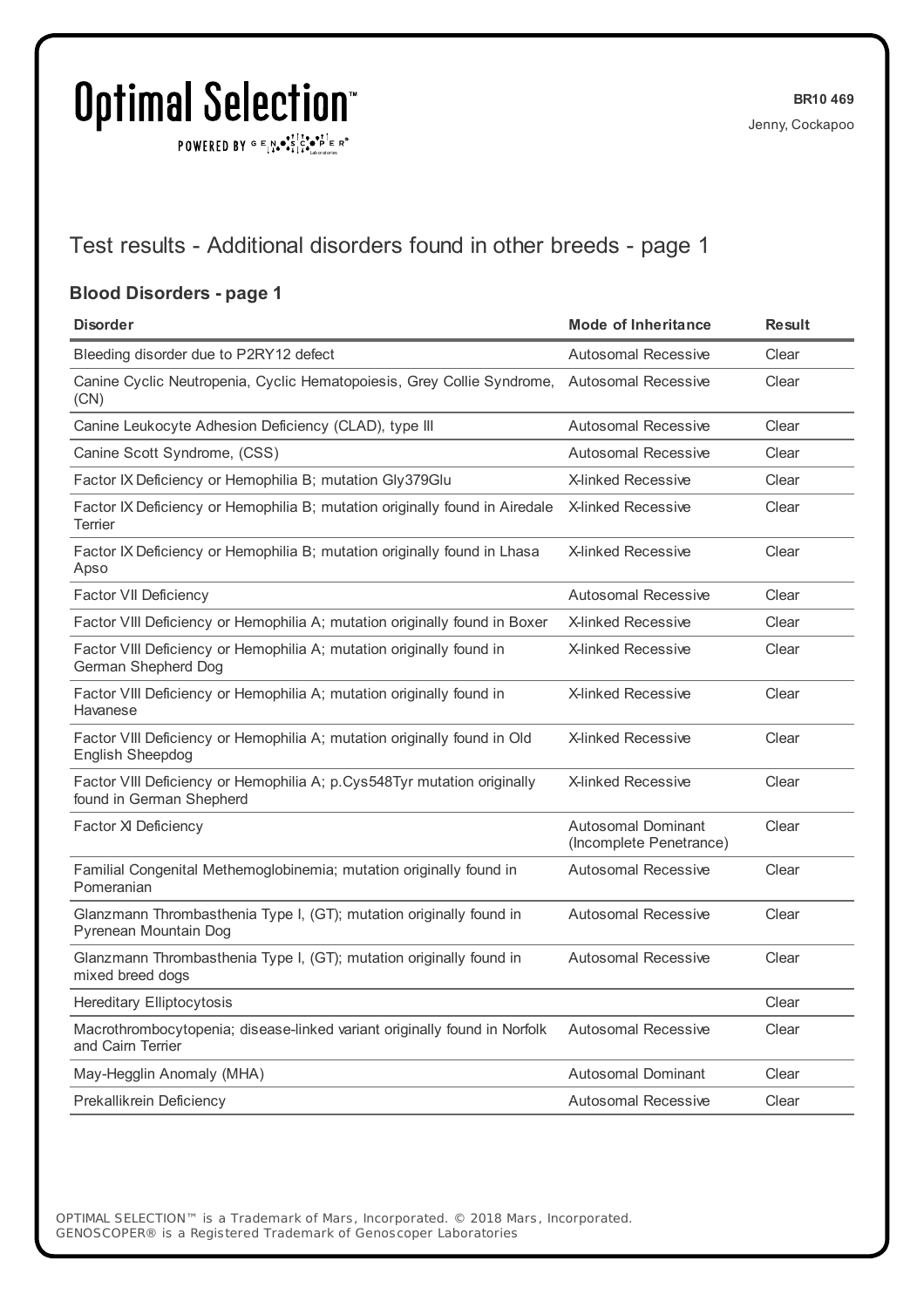$\texttt{POWERED BY} \xrightarrow{\mathbf{c}} \mathbb{I} \underset{\mathbf{a}}{\mathbf{a}} \bullet \underset{\mathbf{a}}{\mathbf{a}} \underset{\mathbf{b}}{\mathbf{a}} \circ \underset{\mathbf{b}}{\mathbf{b}} \overset{\mathbf{c}}{\mathbf{b}} \underset{\mathbf{b}}{\mathbf{b}} \circ \underset{\mathbf{c}}{\mathbf{b}} \overset{\mathbf{c}}{\mathbf{b}} \mathbf{c}} \mathbf{c}^{\circ}$ 

## Test results - Additional disorders found in other breeds - page 2

#### **Blood Disorders - page 2**

| <b>Disorder</b>                                                                                | Mode of Inheritance | <b>Result</b> |
|------------------------------------------------------------------------------------------------|---------------------|---------------|
| Pyruvate Kinase Deficiency; mutation originally found in Basenji                               | Autosomal Recessive | Clear         |
| Pyruvate Kinase Deficiency; mutation originally found in Beagle                                | Autosomal Recessive | Clear         |
| Pyruvate Kinase Deficiency; mutation originally found in Pug                                   | Autosomal Recessive | Clear         |
| Pyruvate Kinase Deficiency; mutation originally found in West Highland<br><b>White Terrier</b> | Autosomal Recessive | Clear         |
| Trapped Neutrophil Syndrome, (TNS)                                                             | Autosomal Recessive | Clear         |
| Von Willebrand's Disease (WVD) Type 1                                                          | Autosomal Recessive | Clear         |
| Von Willebrand's Disease (WVD) Type 2                                                          | Autosomal Recessive | Clear         |
| Von Willebrand's Disease (WVD) Type 3; mutation originally found in<br>Kooikerhondje           | Autosomal Recessive | Clear         |
| Von Willebrand's Disease (WVD) Type 3; mutation originally found in<br><b>Scottish Terrier</b> | Autosomal Recessive | Clear         |
| Von Willebrand's Disease (WVD) Type 3; mutation originally found in<br>Shetland Sheepdog       | Autosomal Recessive | Clear         |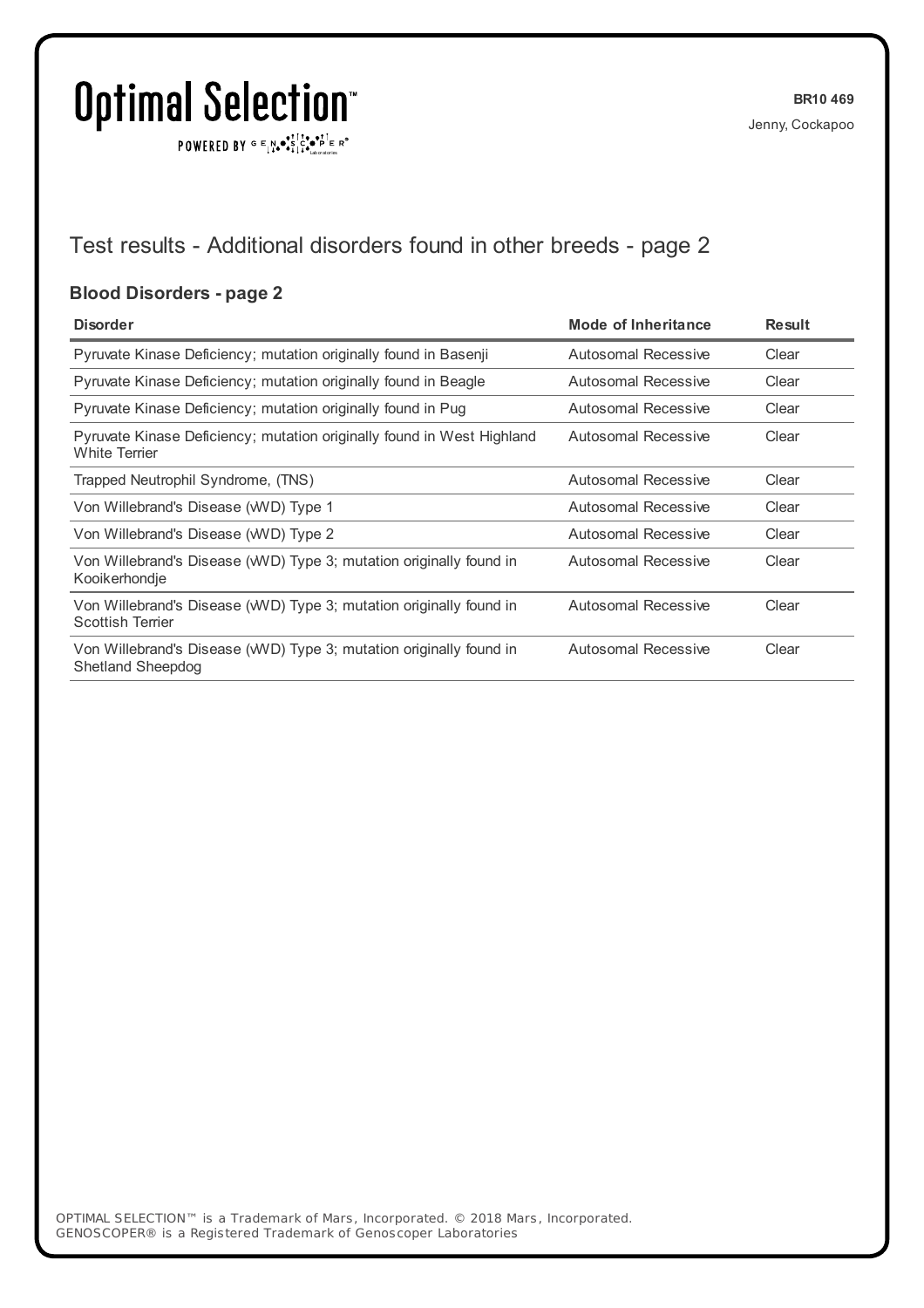$\texttt{POWERED BY} \texttt{G} \mathsf{E} \texttt{N} \bullet \texttt{S}^\texttt{T} \texttt{S}^\texttt{a} \bullet \texttt{P}^\texttt{T} \texttt{E} \texttt{R}^\texttt{B}$ 

### Test results - Additional disorders found in other breeds - page 3

#### **Ocular Disorders - page 1**

| <b>Disorder</b>                                                                                             | <b>Mode of Inheritance</b> | <b>Result</b> |
|-------------------------------------------------------------------------------------------------------------|----------------------------|---------------|
| Canine Multifocal Retinopathy 1, (CMR1); mutation originally found in<br>Mastiff-related breeds             | <b>Autosomal Recessive</b> | Clear         |
| Canine Multifocal Retinopathy 2, (CMR2); mutation originally found in<br>Coton de Tulear                    | <b>Autosomal Recessive</b> | Clear         |
| Canine Multifocal Retinopathy 3, (CMR3); mutation originally found in<br>Lapponian Herder                   | <b>Autosomal Recessive</b> | Clear         |
| Cone Degeneration, (CD) or Achromatopsia; mutation originally found in<br>Alaskan Malamute                  | <b>Autosomal Recessive</b> | Clear         |
| Cone Degeneration, (CD) or Achromatopsia; mutation originally found in<br>German Shepherd Dog               | <b>Autosomal Recessive</b> | Clear         |
| Cone Degeneration, (CD) or Achromatopsia; mutation originally found in<br><b>German Shorthaired Pointer</b> | <b>Autosomal Recessive</b> | Clear         |
| Cone-Rod Dystrophy 1, (crd1); mutation originally found in American<br><b>Staffordshire Terrier</b>         | <b>Autosomal Recessive</b> | Clear         |
| Cone-Rod Dystrophy 2, (crd2); mutation originally found in American Pit<br><b>Bull Terrier</b>              | <b>Autosomal Recessive</b> | Clear         |
| Cone-Rod Dystrophy, Standard Wirehaired Dachshund, (crd SWD)                                                | <b>Autosomal Recessive</b> | Clear         |
| Congenital Eye Disease; mutation originally found in Irish Soft-Coated<br><b>Wheaten Terrier</b>            | <b>Autosomal Recessive</b> | Clear         |
| Dominant Progressive Retinal Atrophy, (DPRA)                                                                | <b>Autosomal Dominant</b>  | Clear         |
| Early Onset PRA (EOPRA); mutation originally found in Portuguese Water Autosomal Recessive<br>Dog           |                            | Clear         |
| Early Retinal Degeneration, (erd); mutation originally found in Norwegian<br>Elkhound                       | <b>Autosomal Recessive</b> | Clear         |
| Generalized Progressive Retinal Atrophy                                                                     | <b>Autosomal Recessive</b> | Clear         |
| Golden Retriever Progressive Retinal Atrophy 1, (GR PRA 1)                                                  | <b>Autosomal Recessive</b> | Clear         |
| Goniodysgenesis and glaucoma; mutation originally found in Border Collie                                    | <b>Autosomal Recessive</b> | Clear         |
| Italian Greyhound Progressive Retinal Atrophy 1 (IG-PRA1)                                                   | <b>Autosomal Recessive</b> | Clear         |
| Primary Hereditary Cataract, (PHC); mutation originally found in Australian Autosomal Dominant<br>Shepherd  | (Incomplete Penetrance)    | Clear         |
| Primary Lens Luxation, (PLL)                                                                                | Autosomal Recessive        | Clear         |
| Primary Open Angle Glaucoma, (POAG); mutation originally found in<br>Basset Fauve de Bretagne               | <b>Autosomal Recessive</b> | Clear         |
| Primary Open Angle Glaucoma, (POAG); mutation originally found in<br><b>Beagle</b>                          | <b>Autosomal Recessive</b> | Clear         |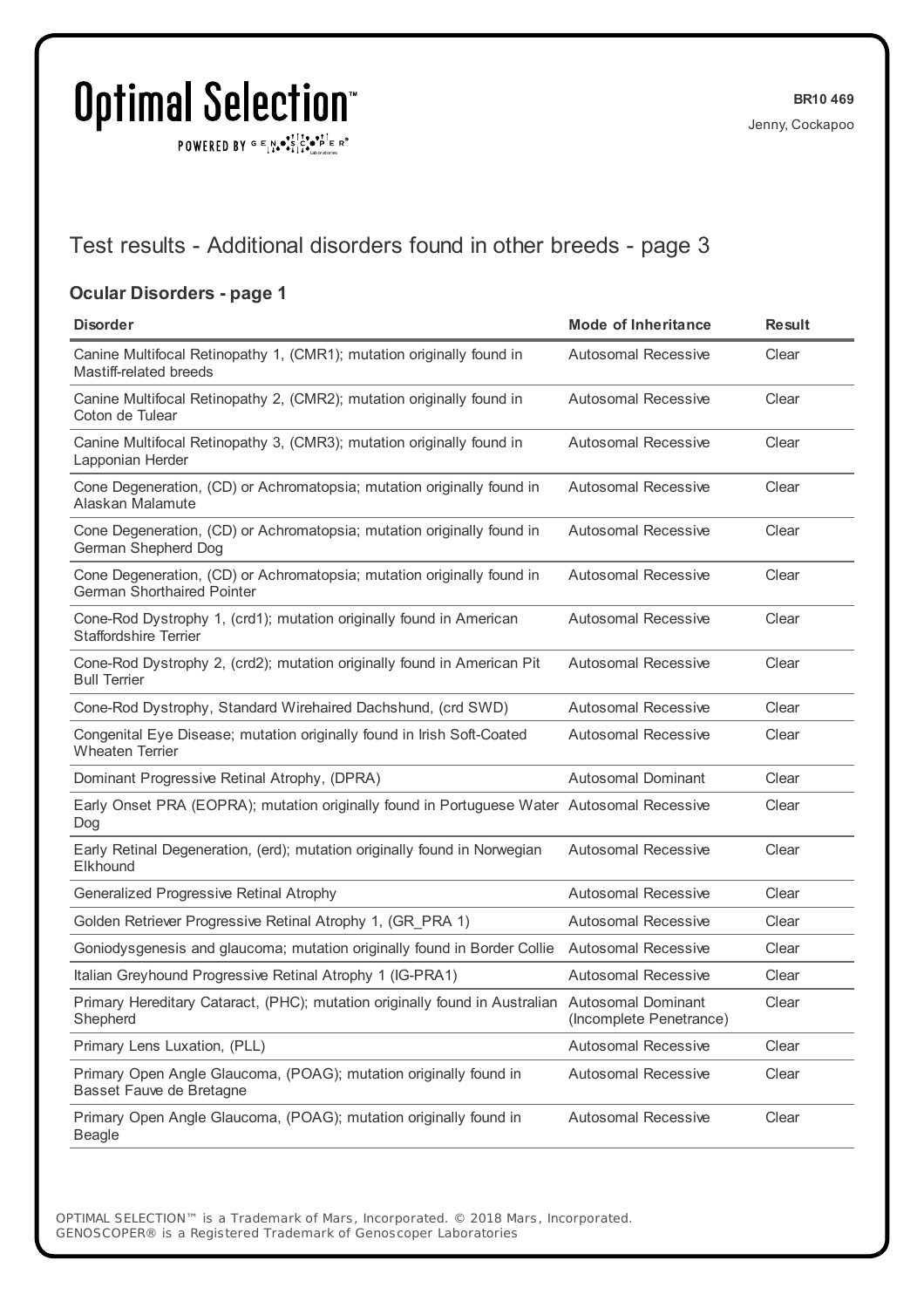$\texttt{POWERED BY} \xrightarrow{\mathbf{c}} \mathbb{I} \underset{\mathbf{a}}{\mathbf{a}} \bullet \underset{\mathbf{a}}{\mathbf{a}} \underset{\mathbf{b}}{\mathbf{a}} \circ \underset{\mathbf{b}}{\mathbf{b}} \overset{\mathbf{c}}{\mathbf{b}} \underset{\mathbf{b}}{\mathbf{b}} \circ \underset{\mathbf{c}}{\mathbf{b}} \overset{\mathbf{c}}{\mathbf{b}} \mathbf{c}} \mathbf{c}^{\circ}$ 

### Test results - Additional disorders found in other breeds - page 4

#### **Ocular Disorders - page 2**

| <b>Disorder</b>                                                                                                              | <b>Mode of Inheritance</b> | <b>Result</b> |
|------------------------------------------------------------------------------------------------------------------------------|----------------------------|---------------|
| Primary Open Angle Glaucoma, (POAG); mutation originally found in<br>Norwegian Elkhound                                      | <b>Autosomal Recessive</b> | Clear         |
| Primary Open Angle Glaucoma, (POAG); mutation originally found in Petit Autosomal Recessive<br><b>Basset Griffon Vendeen</b> |                            | Clear         |
| Primary lens luxation (PLL) and glaucoma; mutation originally found in<br>Shar Pei                                           | Autosomal Recessive        | Clear         |
| Progressive Retinal Atrophy (PRA4); mutation originally found in Lhasa<br>Apso                                               | <b>Autosomal Recessive</b> | Clear         |
| Progressive Retinal Atrophy Type III, (PRA type III); mutation originally<br>found in Tibetan Spaniel and Tibetan Terrier    | Autosomal Recessive        | Clear         |
| Progressive Retinal Atrophy, (CNGA1-PRA); mutation originally found in<br><b>Shetland Sheepdog</b>                           | Autosomal Recessive        | Clear         |
| Progressive Retinal Atrophy, (PAP1 PRA); mutation originally found in<br>Papillon and Phalene                                | <b>Autosomal Recessive</b> | Clear         |
| Progressive Retinal Atrophy, (PRA); mutation originally found in Basenii                                                     | <b>Autosomal Recessive</b> | Clear         |
| Progressive Retinal Atrophy, (PRA); mutation originally found in Swedish<br>Vallhund                                         | Autosomal Recessive        | Clear         |
| Rod-Cone Dysplasia 1, (rcd1); mutation originally found in Irish Setter                                                      | <b>Autosomal Recessive</b> | Clear         |
| Rod-Cone Dysplasia 1a, (rdc1a); mutation originally found in Sloughi                                                         | <b>Autosomal Recessive</b> | Clear         |
| Rod-Cone Dysplasia 3, (rcd3)                                                                                                 | Autosomal Recessive        | Clear         |
| X-Linked Progressive Retinal Atrophy 1, (XLPRA1)                                                                             | <b>X-linked Recessive</b>  | Clear         |
| X-Linked Progressive Retinal Atrophy 2, (XLPRA2; Type A PRA)                                                                 | <b>X-linked Recessive</b>  | Clear         |

#### **Cardiac Disorders**

| <b>Disorder</b>                                                       | Mode of Inheritance | Result |
|-----------------------------------------------------------------------|---------------------|--------|
| Dilated Cardiomyopathy, (DCM); mutation originally found in Schnauzer | Autosomal Recessive | Clear  |
| QT Syndrome                                                           | Autosomal Dominant  | Clear  |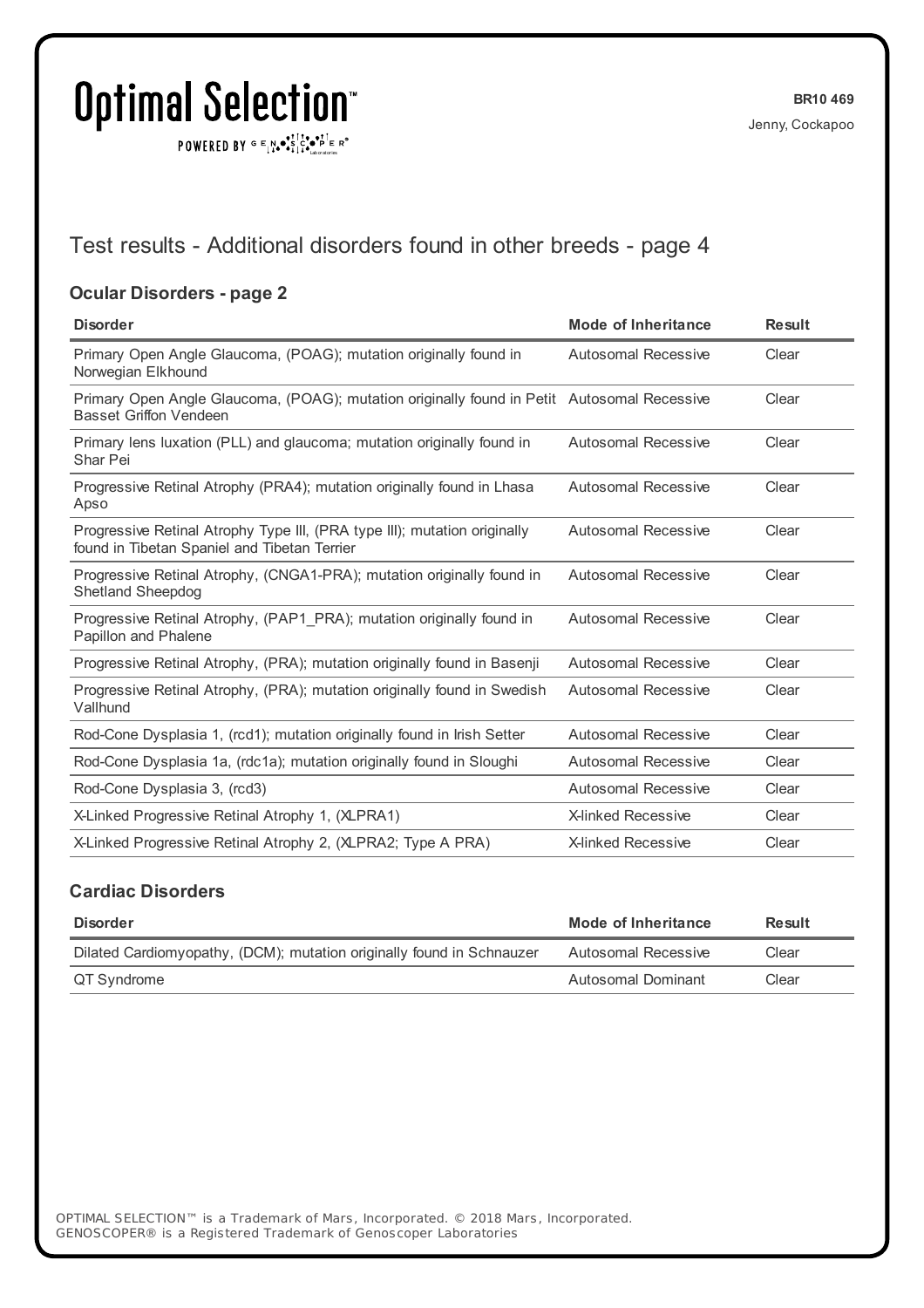$\texttt{POWERED BY} \xrightarrow{\mathbf{c}} \mathbb{I} \underset{\mathbf{a}}{\mathbf{a}} \bullet \underset{\mathbf{a}}{\mathbf{a}} \underset{\mathbf{b}}{\mathbf{a}} \circ \underset{\mathbf{b}}{\mathbf{b}} \overset{\mathbf{c}}{\mathbf{b}} \underset{\mathbf{b}}{\mathbf{b}} \circ \underset{\mathbf{c}}{\mathbf{b}} \overset{\mathbf{c}}{\mathbf{b}} \mathbf{c}} \mathbf{c}^{\circ}$ 

## Test results - Additional disorders found in other breeds - page 5

#### **Endocrine Disorders**

| <b>Disorder</b>                                                                                 | Mode of Inheritance | <b>Result</b> |
|-------------------------------------------------------------------------------------------------|---------------------|---------------|
| Congenital Dyshormonogenic Hypothyroidism with Goiter; mutation<br>originally found in Shih Tzu | Autosomal Recessive | Clear         |
| Congenital Hypothyroidism; mutation originally found in Tenterfield Terrier                     | Autosomal Recessive | Clear         |
| Congenital Hypothyroidism; mutation originally found in Toy Fox and Rat<br>Terrier              | Autosomal Recessive | Clear         |

#### **Immunological Disorders**

| <b>Disorder</b>                                                                                         | Mode of Inheritance       | Result |
|---------------------------------------------------------------------------------------------------------|---------------------------|--------|
| Autosomal Recessive Severe Combined Immunodeficiency, (ARSCID)                                          | Autosomal Recessive       | Clear  |
| Complement 3 (C3) Deficiency                                                                            | Autosomal Recessive       | Clear  |
| Myeloperoxidase Deficiency                                                                              | Autosomal Recessive       | Clear  |
| Severe Combined Immunodeficiency in Frisian Water Dogs, (SCID)                                          | Autosomal Recessive       | Clear  |
| X-Linked Severe Combined Immunodeficiency (XSCID); mutation originally<br>found in Basset Hound         | <b>X-linked Recessive</b> | Clear  |
| X-Linked Severe Combined Immunodeficiency (XSCID); mutation originally<br>found in Cardigan Welsh Corgi | <b>X-linked Recessive</b> | Clear  |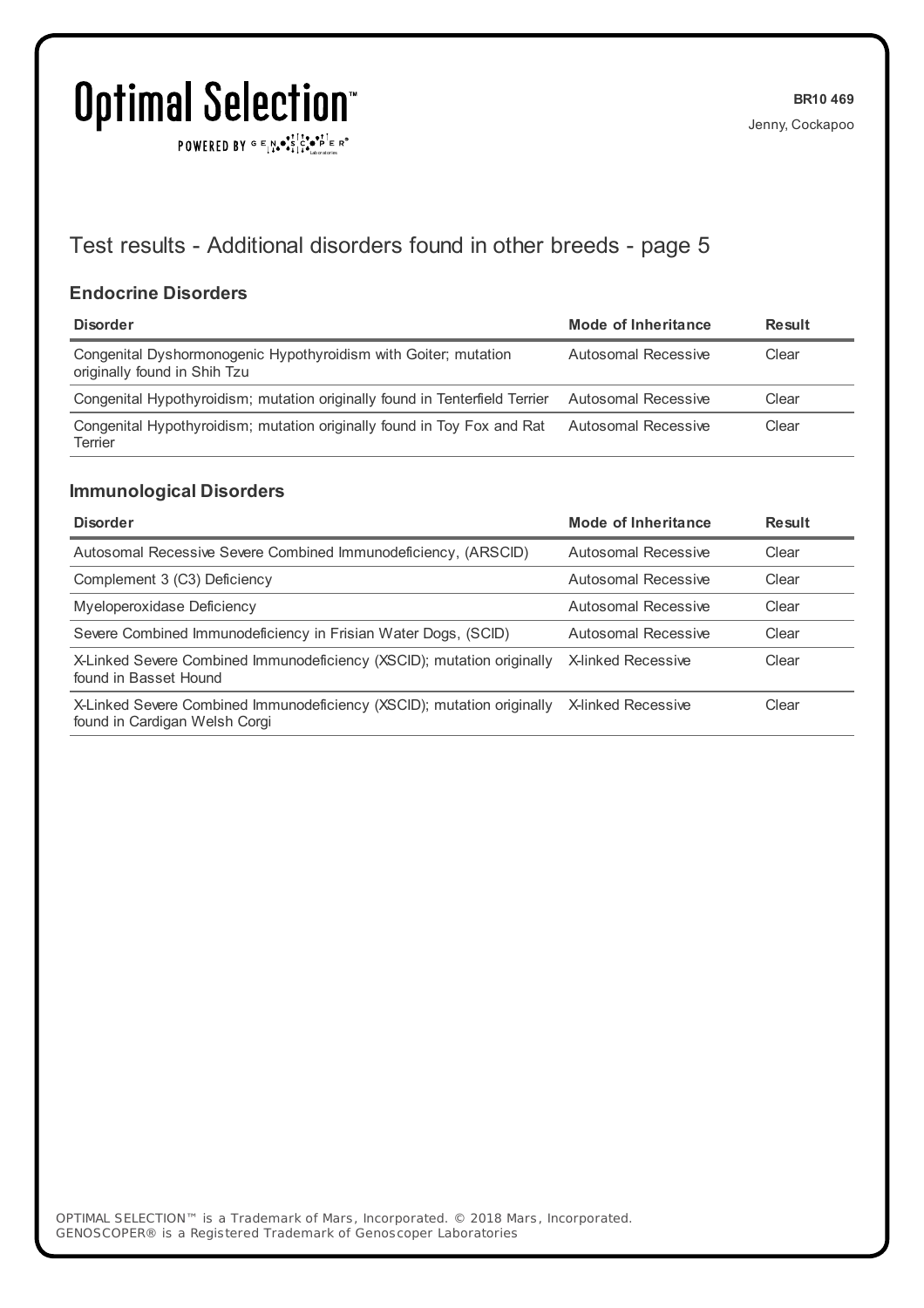$\texttt{POWERED BY} \xrightarrow{\mathbf{c}} \mathbb{I} \underset{\mathbf{a}}{\mathbf{a}} \bullet \underset{\mathbf{a}}{\mathbf{a}} \underset{\mathbf{b}}{\mathbf{a}} \circ \underset{\mathbf{b}}{\mathbf{b}} \overset{\mathbf{c}}{\mathbf{b}} \underset{\mathbf{b}}{\mathbf{b}} \circ \underset{\mathbf{c}}{\mathbf{b}} \overset{\mathbf{c}}{\mathbf{b}} \mathbf{c}} \mathbf{c}^{\circ}$ 

## Test results - Additional disorders found in other breeds - page 6

#### **Renal Disorders**

| <b>Disorder</b>                                                                                                | <b>Mode of Inheritance</b> | <b>Result</b> |
|----------------------------------------------------------------------------------------------------------------|----------------------------|---------------|
| 2,8-Dihydroxyadenine (2,8-DHA) urolithiasis                                                                    | Autosomal Recessive        | Clear         |
| Cystic Renal Dysplasia and Hepatic Fibrosis; mutation originally found in<br>Norwich Terrier                   | Autosomal Recessive        | Clear         |
| Cystinuria Type I-A; mutation originally found in Newfoundland Dog                                             | Autosomal Recessive        | Clear         |
| Cystinuria Type II-A; mutation originally found in Australian Cattle Dog                                       | <b>Autosomal Dominant</b>  | Clear         |
| Fanconi Syndrome                                                                                               | Autosomal Recessive        | Clear         |
| Hyperuricosuria, (HUU)                                                                                         | Autosomal Recessive        | Clear         |
| Polycystic Kidney Disease in Bull Terriers, (BTPKD)                                                            | Autosomal Dominant         | Clear         |
| Primary Hyperoxaluria, (PH); mutation originally found in Coton de Tulear                                      | <b>Autosomal Recessive</b> | Clear         |
| Protein Losing Nephropathy, (PLN); NPHS1 gene variant                                                          |                            | Clear         |
| Renal Cystadenocarcinoma and Nodular Dermatofibrosis, (RCND)                                                   | <b>Autosomal Dominant</b>  | Clear         |
| X-Linked Hereditary Nephropathy, (XLHN)                                                                        | <b>X-linked Recessive</b>  | Clear         |
| X-Linked Hereditary Nephropathy, (XLHN); mutation originally found in<br>Navasota Dog                          | <b>X-linked Recessive</b>  | Clear         |
| Xanthinuria, Type 1a; mutation originally found in mixed breed dogs                                            | <b>Autosomal Recessive</b> | Clear         |
| Xanthinuria, Type 2a; mutation originally found in Toy Manchester Terrier                                      | Autosomal Recessive        | Clear         |
| Xanthinuria, Type 2b; mutation originally found in Cavalier King Charles<br>Spaniel and English Cocker Spaniel | Autosomal Recessive        | Clear         |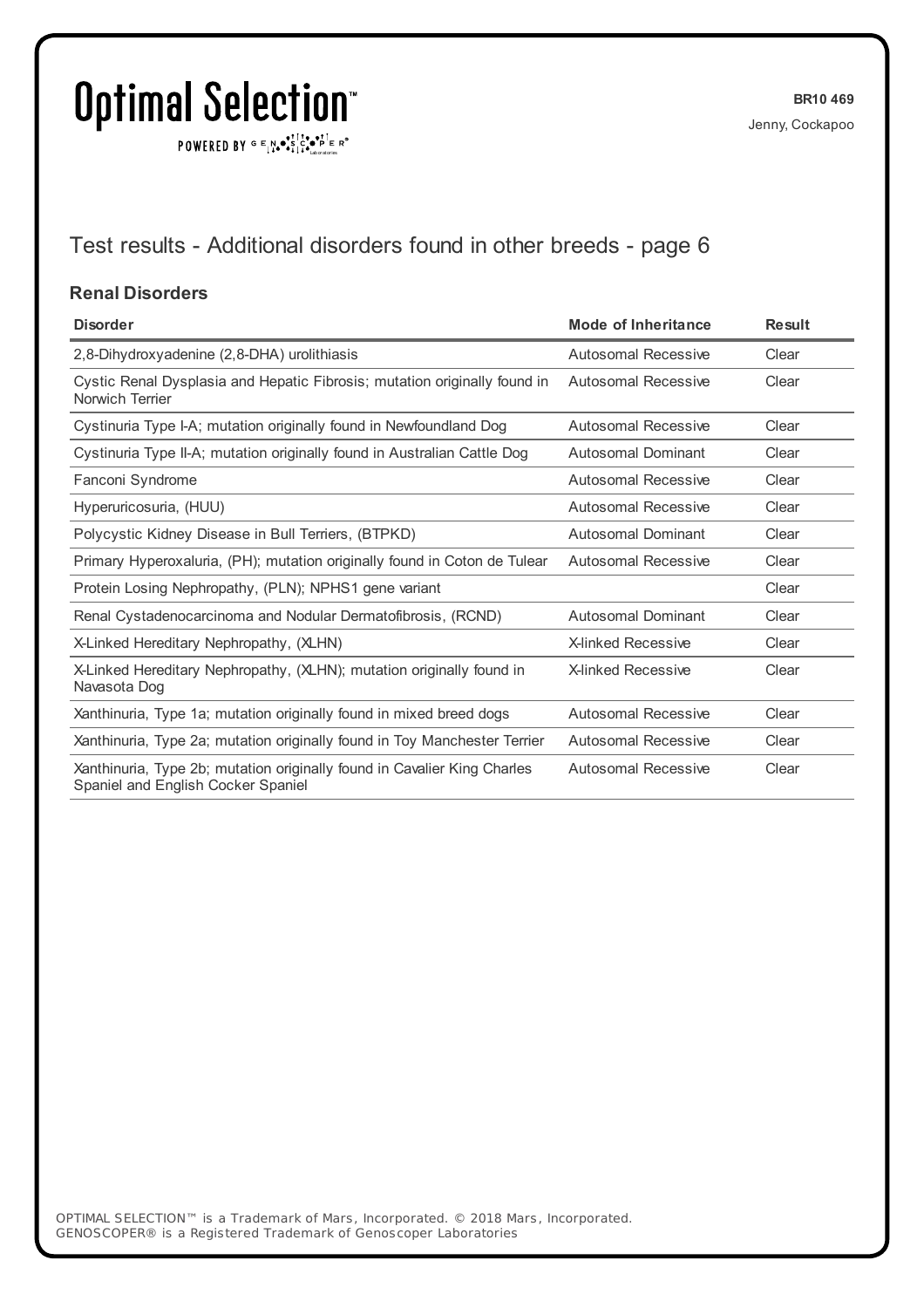$\texttt{POWERED BY} \xrightarrow{\mathbf{c}} \mathbb{I} \underset{\mathbf{a}}{\mathbf{a}} \bullet \underset{\mathbf{a}}{\mathbf{a}} \underset{\mathbf{b}}{\mathbf{a}} \circ \underset{\mathbf{b}}{\mathbf{b}} \overset{\mathbf{c}}{\mathbf{b}} \underset{\mathbf{b}}{\mathbf{b}} \circ \underset{\mathbf{c}}{\mathbf{b}} \overset{\mathbf{c}}{\mathbf{b}} \mathbf{c}} \mathbf{c}^{\circ}$ 

## Test results - Additional disorders found in other breeds - page 7

#### **Metabolic Disorders**

| <b>Disorder</b>                                                                                                         | Mode of Inheritance        | <b>Result</b> |
|-------------------------------------------------------------------------------------------------------------------------|----------------------------|---------------|
| Glycogen Storage Disease Type II or Pompe's Disease, (GSD II)                                                           | <b>Autosomal Recessive</b> | Clear         |
| Glycogen Storage Disease Type IIIa, (GSD IIIa)                                                                          | Autosomal Recessive        | Clear         |
| Glycogen Storage Disease Type la, (GSD la)                                                                              | <b>Autosomal Recessive</b> | Clear         |
| Hypocatalasia or Acatalasemia                                                                                           | Autosomal Recessive        | Clear         |
| Intestinal Cobalamin Malabsorption or Imerslund-Gräsbeck Syndrome,<br>(IGS); mutation originally found in Beagle        | Autosomal Recessive        | Clear         |
| Intestinal Cobalamin Malabsorption or Imerslund-Gräsbeck Syndrome,<br>(IGS); mutation originally found in Border Collie | Autosomal Recessive        | Clear         |
| Mucopolysaccharidosis Type IIIA, (MPS IIIA); mutation originally found in<br>Dachshund                                  | <b>Autosomal Recessive</b> | Clear         |
| Mucopolysaccharidosis Type IIIA, (MPS IIIA); mutation originally found in<br>New Zealand Huntaway                       | <b>Autosomal Recessive</b> | Clear         |
| Mucopolysaccharidosis Type VII, (MPS VII); mutation originally found in<br><b>Brazilian Terrier</b>                     | <b>Autosomal Recessive</b> | Clear         |
| Mucopolysaccharidosis Type VII, (MPS VII); mutation originally found in<br>German Shepherd                              | <b>Autosomal Recessive</b> | Clear         |
| Pyruvate Dehydrogenase Phosphatase 1 (PDP1) Deficiency                                                                  | <b>Autosomal Recessive</b> | Clear         |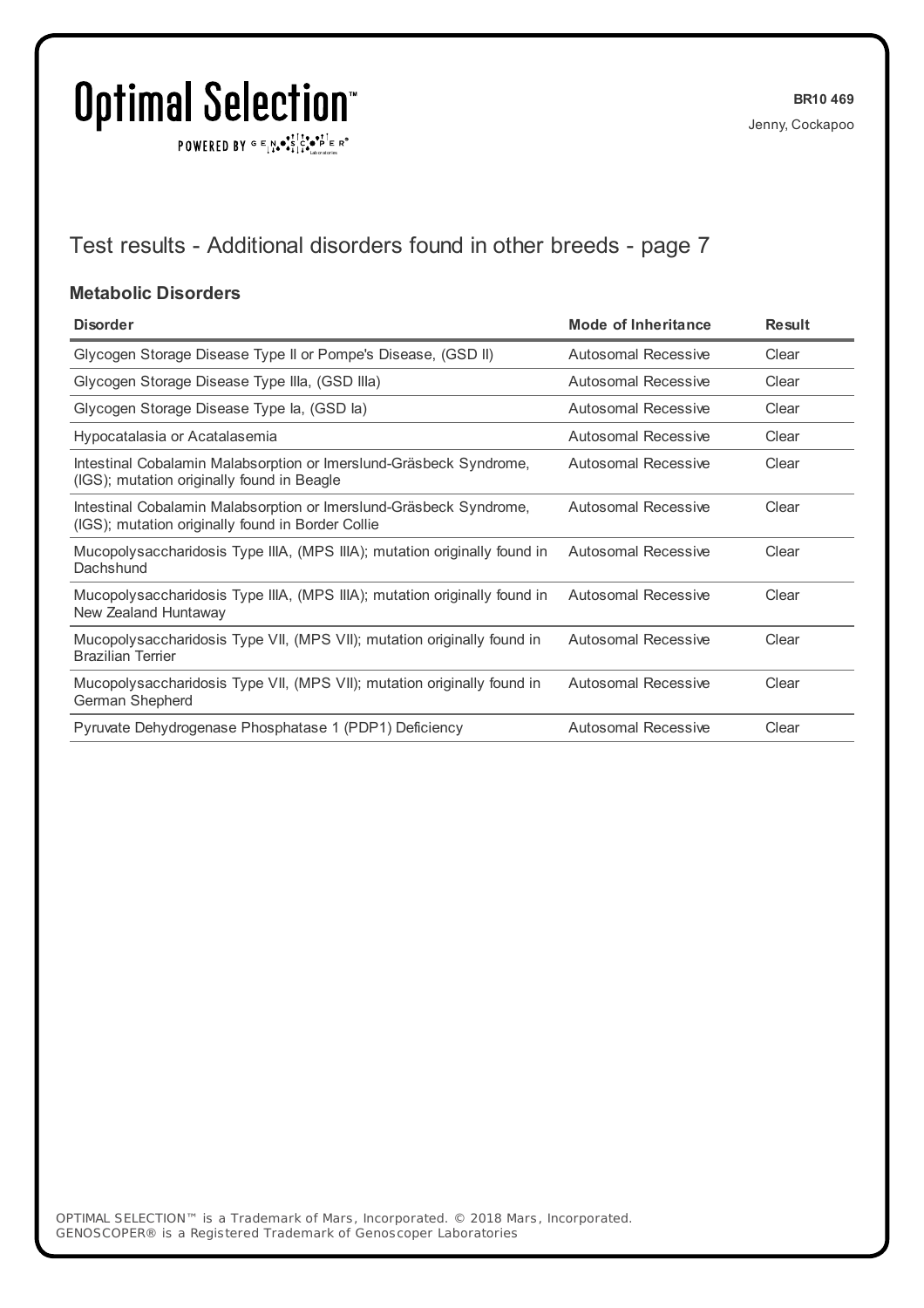$\texttt{POWERED BY} \xrightarrow{\mathbf{c}} \mathbb{I} \underset{\mathbf{a}}{\mathbf{a}} \bullet \underset{\mathbf{a}}{\mathbf{a}} \underset{\mathbf{b}}{\mathbf{a}} \circ \underset{\mathbf{b}}{\mathbf{b}} \overset{\mathbf{c}}{\mathbf{b}} \underset{\mathbf{b}}{\mathbf{b}} \circ \underset{\mathbf{c}}{\mathbf{b}} \overset{\mathbf{c}}{\mathbf{b}} \mathbf{c}} \mathbf{c}^{\circ}$ 

## Test results - Additional disorders found in other breeds - page 8

#### **Muscular Disorders**

| <b>Disorder</b>                                                                                    | Mode of Inheritance        | <b>Result</b> |
|----------------------------------------------------------------------------------------------------|----------------------------|---------------|
| Cavalier King Charles Spaniel Muscular Dystrophy, (CKCS-MD)                                        | X-linked Recessive         | Clear         |
| Centronuclear Myopathy, (CNM); mutation originally found in Great Dane                             | Autosomal Recessive        | Clear         |
| Centronuclear Myopathy, (CNM); mutation originally found in Labrador<br>Retriever                  | <b>Autosomal Recessive</b> | Clear         |
| Duchenne or Dystrophin Muscular Dystrophy, (DMD); mutation originally<br>found in Golden Retriever | <b>X-linked Recessive</b>  | Clear         |
| Duchenne or Dystrophin Muscular Dystrophy, (DMD); mutation originally<br>found in Norfolk Terrier  | <b>X-linked Recessive</b>  | Clear         |
| Muscular Dystrophy, Ullrich-type; mutation originally found in Landseer                            | <b>Autosomal Recessive</b> | Clear         |
| Muscular Hypertrophy (Double Muscling)                                                             | Autosomal Recessive        | Clear         |
| Myotonia Congenita; mutation originally found in Australian Cattle Dog                             | Autosomal Recessive        | Clear         |
| Myotubular Myopathy; mutation originally found in Rottweiler                                       | <b>X-linked Recessive</b>  | Clear         |
| Nemaline Myopathy; mutation originally found in American Bulldog                                   | Autosomal Recessive        | Clear         |
| X-Linked Myotubular Myopathy                                                                       | <b>X-linked Recessive</b>  | Clear         |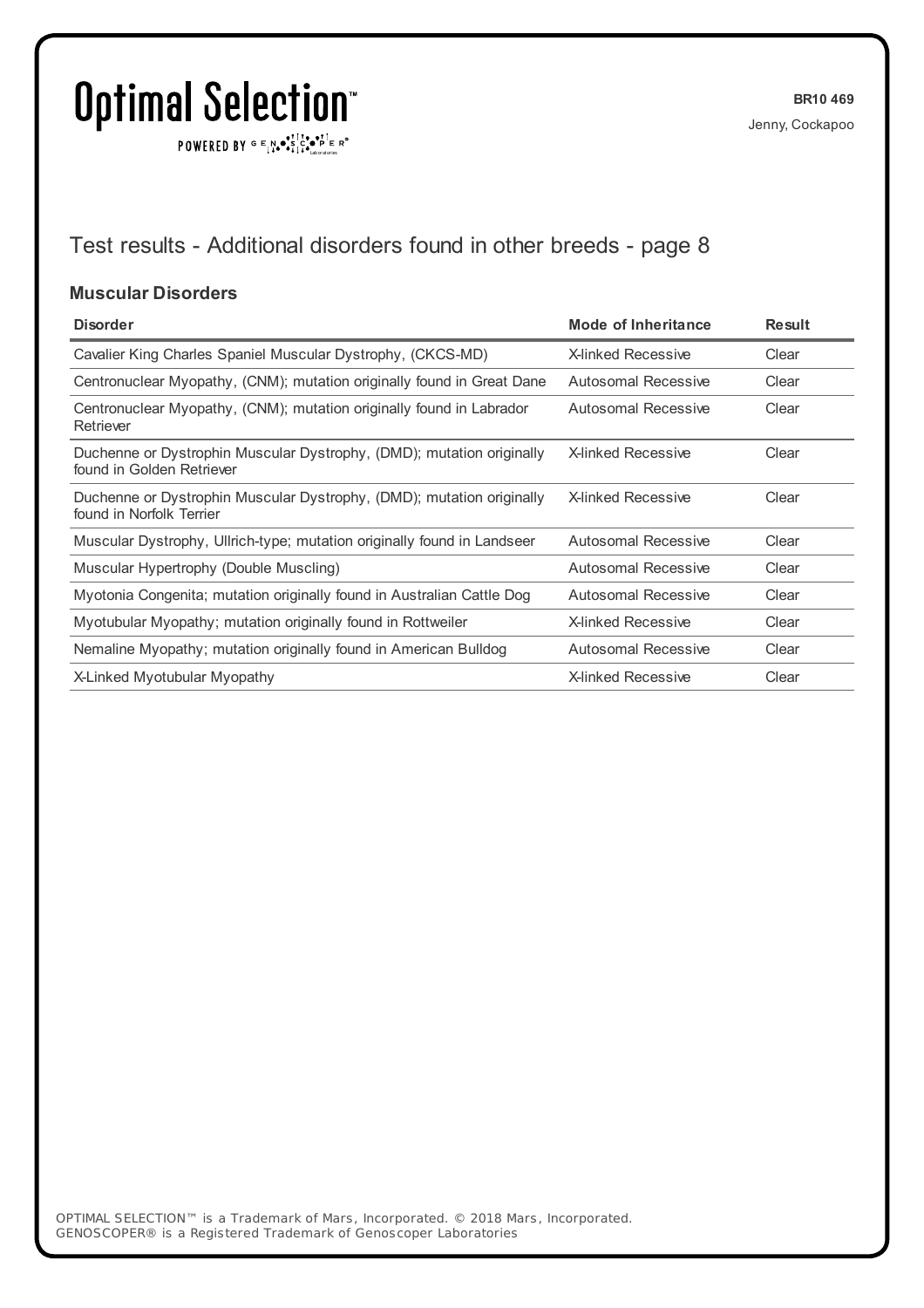$\texttt{POWERED BY} \xrightarrow{\mathbf{c}} \mathbb{I} \underset{\mathbf{a}}{\mathbf{a}} \bullet \underset{\mathbf{a}}{\mathbf{a}} \underset{\mathbf{b}}{\mathbf{a}} \circ \underset{\mathbf{b}}{\mathbf{b}} \overset{\mathbf{c}}{\mathbf{b}} \underset{\mathbf{b}}{\mathbf{b}} \circ \underset{\mathbf{c}}{\mathbf{b}} \overset{\mathbf{c}}{\mathbf{b}} \mathbf{c}} \mathbf{c}^{\circ}$ 

### Test results - Additional disorders found in other breeds - page 9

#### **Neurological Disorders - page 1**

| <b>Disorder</b>                                                                                                | <b>Mode of Inheritance</b> | <b>Result</b> |
|----------------------------------------------------------------------------------------------------------------|----------------------------|---------------|
| Acral Mutilation Syndrome, (AMS)                                                                               | Autosomal Recessive        | Clear         |
| Alaskan Husky Encephalopathy, (AHE)                                                                            | Autosomal Recessive        | Clear         |
| Alexander Disease (AxD); mutation originally found in Labrador Retriever                                       | <b>Autosomal Dominant</b>  | Clear         |
| Bandera's Neonatal Ataxia, (BNAt)                                                                              | <b>Autosomal Recessive</b> | Clear         |
| Benign Familial Juvenile Epilepsy or Remitting Focal Epilepsy                                                  | <b>Autosomal Recessive</b> | Clear         |
| Cerebellar Cortical Degeneration, (CCD); mutation originally found in<br>Vizsla                                | <b>Autosomal Recessive</b> | Clear         |
| Cerebral Dysfunction; mutation originally found in Friesian Stabyhoun                                          | Autosomal Recessive        | Clear         |
| Dandy-Walker-Like Malformation (DWLM); mutation originally found in<br>Eurasier                                | <b>Autosomal Recessive</b> | Clear         |
| Early-Onset Progressive Polyneuropathy; mutation originally found in<br>Alaskan Malamute                       | <b>Autosomal Recessive</b> | Clear         |
| Fetal Onset Neuroaxonal Dystrophy, (FNAD)                                                                      | <b>Autosomal Recessive</b> | Clear         |
| Hereditary Ataxia or Cerebellar Ataxia; mutation originally found in Old<br>English Sheepdog and Gordon Setter | Autosomal Recessive        | Clear         |
| Hereditary Ataxia; mutation originally found in in Norwegian Buhund                                            | Autosomal Recessive        | Clear         |
| Hyperekplexia or Startle Disease                                                                               | <b>Autosomal Recessive</b> | Clear         |
| Hypomyelination; mutation originally found in Weimaraner                                                       | <b>Autosomal Recessive</b> | Clear         |
| Juvenile Myoclonic Epilepsy, (JME); mutation originally found in<br>Rhodesian Ridgeback                        | <b>Autosomal Recessive</b> | Clear         |
| Juvenile encephalopathy; mutation originally found in Parson Russell<br><b>Terrier</b>                         | <b>Autosomal Recessive</b> | Clear         |
| L-2-Hydroxyglutaric aciduria, (L2HGA); mutation originally found in<br><b>Staffordshire Bull Terrier</b>       | <b>Autosomal Recessive</b> | Clear         |
| L-2-Hydroxyglutaric aciduria, (L2HGA); mutation originally found in West<br><b>Highland White Terrier</b>      | <b>Autosomal Recessive</b> | Clear         |
| Lagotto Storage Disease, (LSD)                                                                                 | <b>Autosomal Recessive</b> | Clear         |
| Neonatal Cerebellar Cortical Degeneration or Cerebellar Abiotrophy,<br>(NCCD)                                  | <b>Autosomal Recessive</b> | Clear         |
| Neonatal Encephalopathy with Seizures, (NEWS)                                                                  | Autosomal Recessive        | Clear         |
|                                                                                                                |                            |               |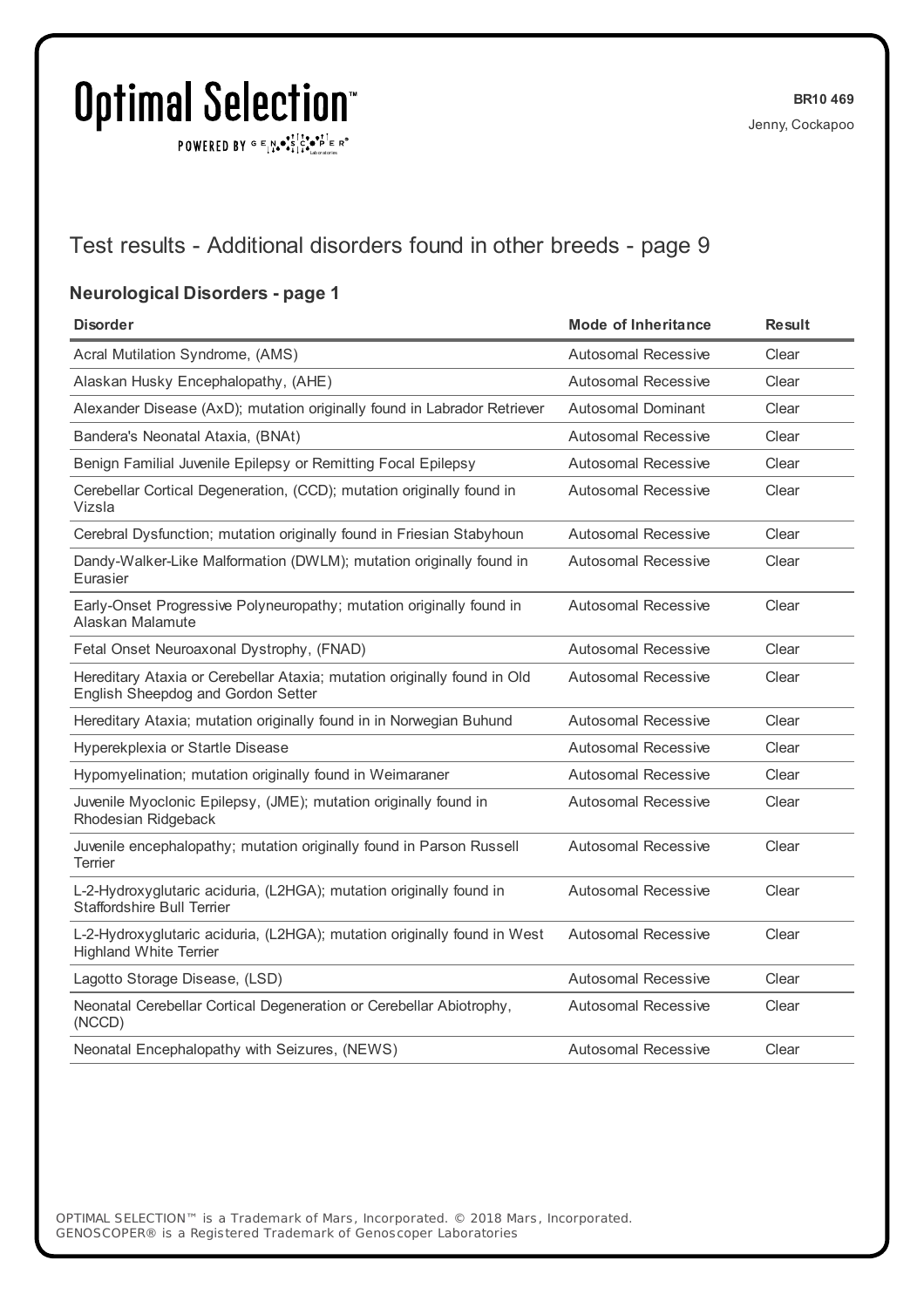$\texttt{POWERED BY} \xrightarrow{\mathbf{c}} \mathbb{I} \underset{\mathbf{a}}{\mathbf{a}} \bullet \underset{\mathbf{a}}{\mathbf{a}} \underset{\mathbf{b}}{\mathbf{a}} \circ \underset{\mathbf{b}}{\mathbf{b}} \overset{\mathbf{c}}{\mathbf{b}} \underset{\mathbf{b}}{\mathbf{b}} \circ \underset{\mathbf{c}}{\mathbf{b}} \overset{\mathbf{c}}{\mathbf{b}} \mathbf{c}} \mathbf{c}^{\circ}$ 

### Test results - Additional disorders found in other breeds - page 10

#### **Neurological Disorders - page 2**

| <b>Disorder</b>                                                                                                                   | <b>Mode of Inheritance</b> | <b>Result</b> |
|-----------------------------------------------------------------------------------------------------------------------------------|----------------------------|---------------|
| Neuroaxonal Dystrophy (NAD); mutation originally found in Rottweiler                                                              | <b>Autosomal Recessive</b> | Clear         |
| Neuroaxonal Dystrophy (NAD); mutation originally found in Spanish Water Autosomal Recessive<br>Dog                                |                            | Clear         |
| Neuronal Ceroid Lipofuscinosis 1, (NCL1); mutation originally found in<br>Dachshund                                               | <b>Autosomal Recessive</b> | Clear         |
| Neuronal Ceroid Lipofuscinosis 10, (NCL10); mutation originally found in<br>American Bulldog                                      | Autosomal Recessive        | Clear         |
| Neuronal Ceroid Lipofuscinosis 8, (NCL8); mutation originally found in<br>Alpine Dachsbracke                                      | <b>Autosomal Recessive</b> | Clear         |
| Neuronal Ceroid Lipofuscinosis 8, (NCL8); mutation originally found in<br><b>Australian Shepherd</b>                              | <b>Autosomal Recessive</b> | Clear         |
| Neuronal Ceroid Lipofuscinosis 8, (NCL8); mutation originally found in<br><b>English Setter</b>                                   | <b>Autosomal Recessive</b> | Clear         |
| Neuronal Ceroid Lipofuscinosis, (NCL7); mutation originally found in<br>Chinese Crested Dog and Chihuahua                         | <b>Autosomal Recessive</b> | Clear         |
| Polyneuropathy with ocular abnormalities and neuronal vacuolation,<br>(POANV); mutation originally found in Black Russian Terrier | <b>Autosomal Recessive</b> | Clear         |
| Progressive Early-Onset Cerebellar Ataxia; mutation originally found in<br>Finnish Hound                                          | <b>Autosomal Recessive</b> | Clear         |
| Sensory Neuropathy; mutation originally found in Border Collie                                                                    | Autosomal Recessive        | Clear         |
| Shaking Puppy Spongiform LeucoEncephaloMyelopathy, (SLEM);<br>mutation originally found in Border Terrier                         | <b>Autosomal Recessive</b> | Clear         |
| Spinocerebellar Ataxia with Myokymia and/or Seizures (SCA)                                                                        | Autosomal Recessive        | Clear         |
| Spinocerebellar Ataxia/ Late-Onset Ataxia (SCA, LOA)                                                                              | Autosomal Recessive        | Clear         |
| Spongy Degeneration with Cerebellar Ataxia, (SDCA1); mutation originally<br>found in Belgian Shepherd Dog                         | <b>Autosomal Recessive</b> | Clear         |
| Spongy Degeneration with Cerebellar Ataxia, (SDCA2); mutation originally<br>found in Belgian Shepherd Dog                         | <b>Autosomal Recessive</b> | Clear         |
| X-Linked Tremors; mutation originally found in English Springer Spaniel                                                           | X-linked Recessive         | Clear         |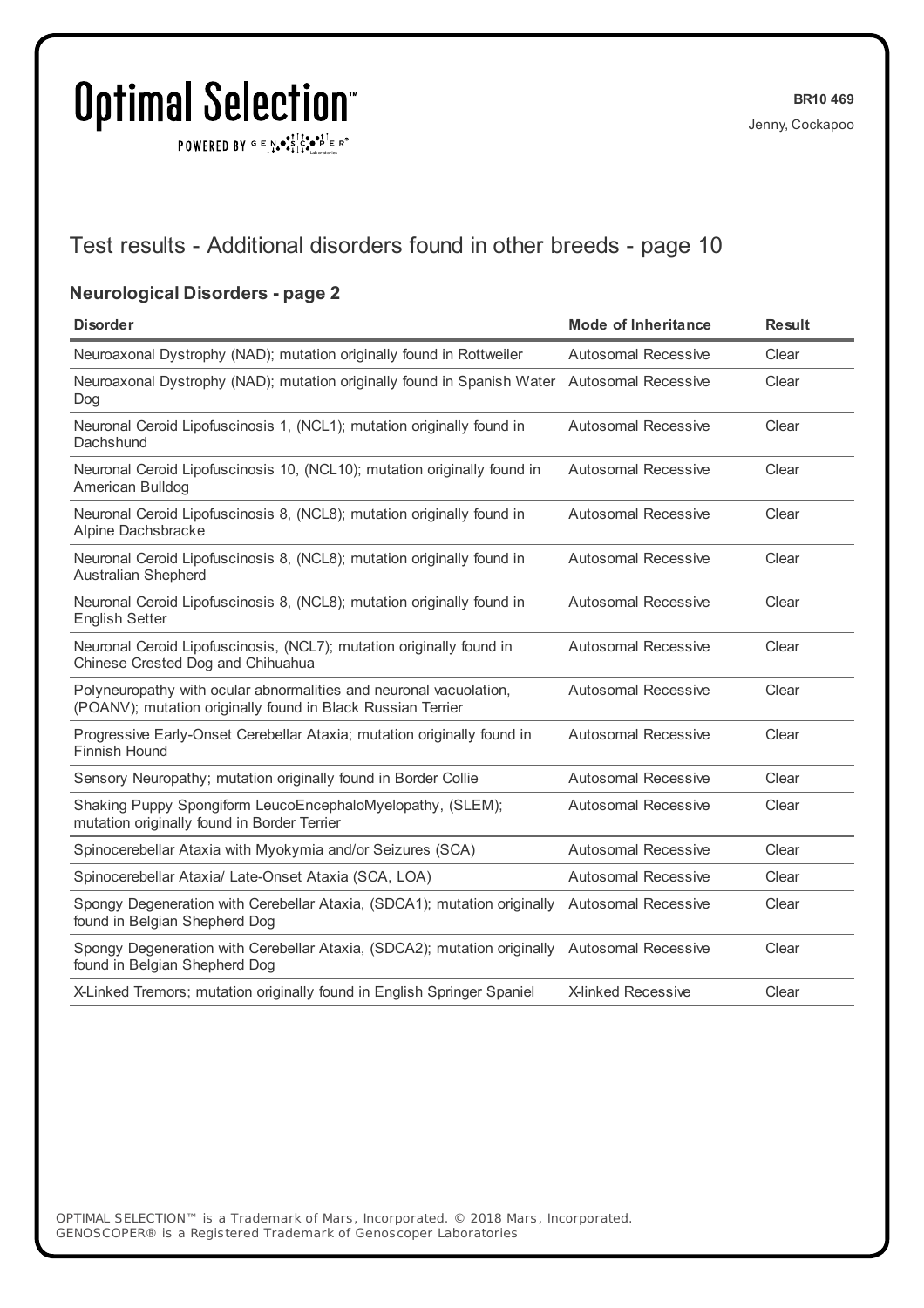$\texttt{POWERED BY} \xrightarrow{\mathbf{c}} \mathbb{I} \underset{\mathbf{a}}{\mathbf{a}} \bullet \underset{\mathbf{a}}{\mathbf{a}} \underset{\mathbf{b}}{\mathbf{a}} \circ \underset{\mathbf{b}}{\mathbf{b}} \overset{\mathbf{c}}{\mathbf{b}} \underset{\mathbf{b}}{\mathbf{b}} \circ \underset{\mathbf{c}}{\mathbf{b}} \overset{\mathbf{c}}{\mathbf{b}} \mathbf{c}} \mathbf{c}^{\circ}$ 

## Test results - Additional disorders found in other breeds - page 11

#### **Neuromuscular Disorders**

| <b>Disorder</b>                                                                                                    | Mode of Inheritance        | <b>Result</b> |
|--------------------------------------------------------------------------------------------------------------------|----------------------------|---------------|
| Congenital Myasthenic Syndrome (CMS); mutation originally found in<br>Labrador Retriever                           | Autosomal Recessive        | Clear         |
| Congenital Myasthenic Syndrome, (CMS); mutation originally found in<br>Jack Russell Terrier                        | <b>Autosomal Recessive</b> | Clear         |
| Congenital Myasthenic Syndrome, (CMS); mutation originally found in Old Autosomal Recessive<br>Danish Pointing Dog |                            | Clear         |
| Episodic Falling, (EF)                                                                                             | Autosomal Recessive        | Clear         |
| GM1 Gangliosidosis; mutation originally found in Portuguese Water Dog                                              | Autosomal Recessive        | Clear         |
| GM2 Gangliosidosis, mutation originally found in Japanese Chin                                                     | Autosomal Recessive        | Clear         |
| GM2 Gangliosidosis; mutation originally found in Toy Poodle                                                        | Autosomal Recessive        | Clear         |
| Globoid Cell Leukodystrophy or Krabbe Disease, (GLD); mutation<br>originally found in Irish Setter                 | Autosomal Recessive        | Clear         |
| Globoid Cell Leukodystrophy or Krabbe Disease, (GLD); mutation<br>originally found in Terriers                     | Autosomal Recessive        | Clear         |
| Paroxysmal Dyskinesia, (PxD); mutation originally found in Irish Soft<br>Coated Wheaten Terrier                    | Autosomal Recessive        | Clear         |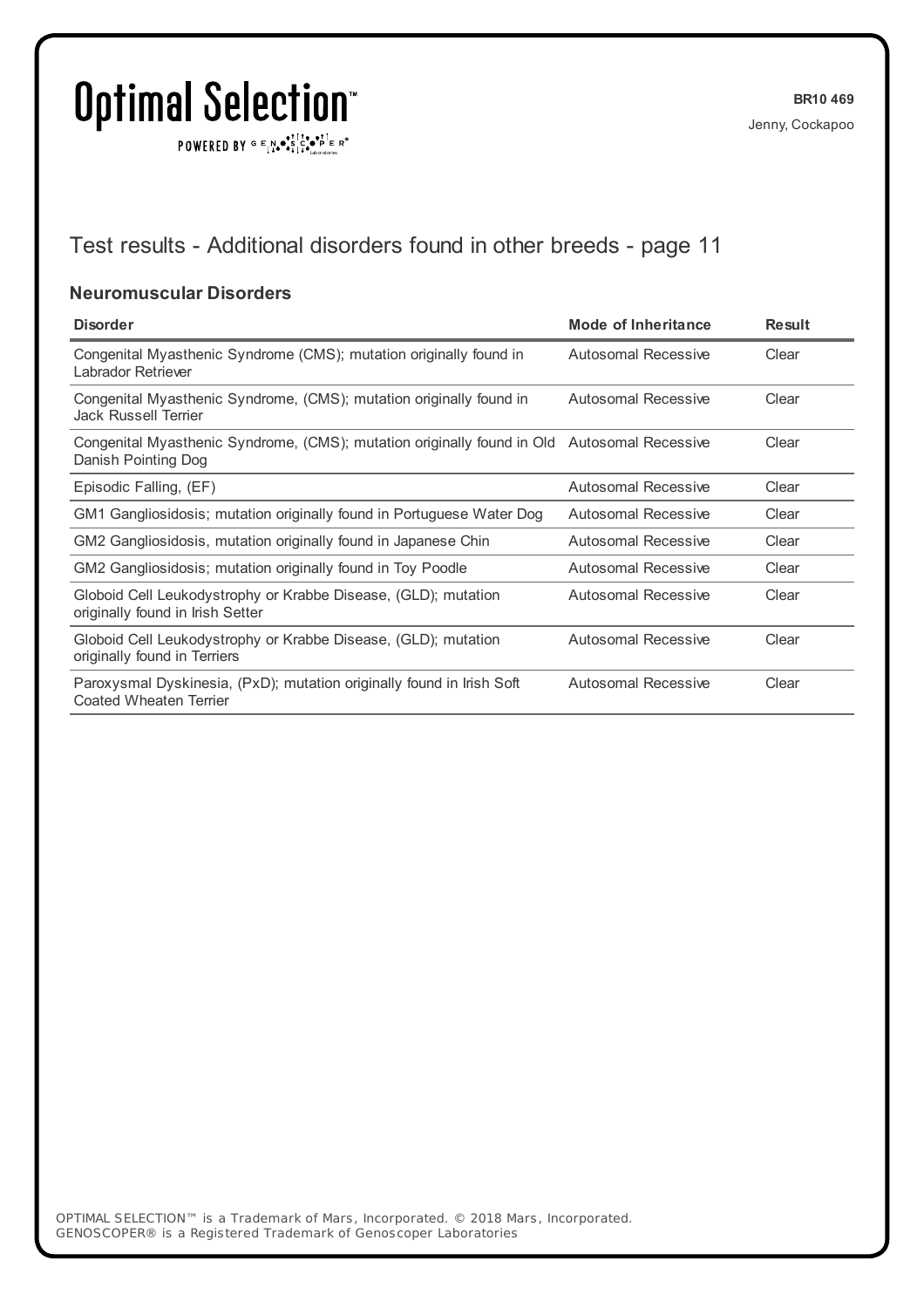$\texttt{POWERED BY} \xrightarrow{\mathbf{c}} \mathbb{I} \underset{\mathbf{a}}{\mathbf{a}} \bullet \underset{\mathbf{a}}{\mathbf{a}} \underset{\mathbf{b}}{\mathbf{a}} \circ \underset{\mathbf{b}}{\mathbf{b}} \overset{\mathbf{c}}{\mathbf{b}} \underset{\mathbf{b}}{\mathbf{b}} \circ \underset{\mathbf{c}}{\mathbf{b}} \overset{\mathbf{c}}{\mathbf{b}} \mathbf{c}} \mathbf{c}^{\circ}$ 

## Test results - Additional disorders found in other breeds - page 12

#### **Skeletal Disorders**

| <b>Disorder</b>                                                                                                                      | <b>Mode of Inheritance</b>                    | <b>Result</b> |
|--------------------------------------------------------------------------------------------------------------------------------------|-----------------------------------------------|---------------|
| Chondrodysplasia; mutation originally found in Norwegian Elkhound and<br>Karelian Bear Dog                                           | Autosomal Recessive                           | Clear         |
| Cleft Palate; Cleft Lip and Palate with Syndactyly; ADAMTS20 gene<br>mutation originally found in Nova Scotia Duck Tolling Retriever | <b>Autosomal Recessive</b>                    | Clear         |
| Cleft Palate; DLX6 gene mutation originally found in Nova Scotia Duck<br><b>Tolling Retriever</b>                                    | Autosomal Recessive                           | Clear         |
| Craniomandibular Osteopathy, (CMO); mutation associated with terrier<br>breeds                                                       | Autosomal Dominant<br>(Incomplete Penetrance) | Clear         |
| Hereditary Vitamin D-Resistant Rickets, (HVDRR)                                                                                      | Autosomal Recessive                           | Clear         |
| Osteochondrodysplasia; mutation originally found in Miniature Poodle                                                                 | Autosomal Recessive                           | Clear         |
| Osteochondromatosis; mutation originally found in American Staffordshire<br>Terrier                                                  | Autosomal Dominant                            | Clear         |
| Osteogenesis Imperfecta, (OI); mutation originally found in Beagle                                                                   | Autosomal Dominant                            | Clear         |
| Osteogenesis Imperfecta, (OI); mutation originally found in Dachshund                                                                | Autosomal Recessive                           | Clear         |
| Skeletal Disease (Hypophosphatasia); mutation originally found in Karelian Autosomal Recessive<br>Bear Dog                           |                                               | Clear         |
| Skeletal Dysplasia 2, (SD2)                                                                                                          | <b>Autosomal Recessive</b>                    | Clear         |
| Spondylocostal Dysostosis                                                                                                            | Autosomal Recessive                           | Clear         |
| Van den Ende-Gupta Syndrome, (VDEGS)                                                                                                 | Autosomal Recessive                           | Clear         |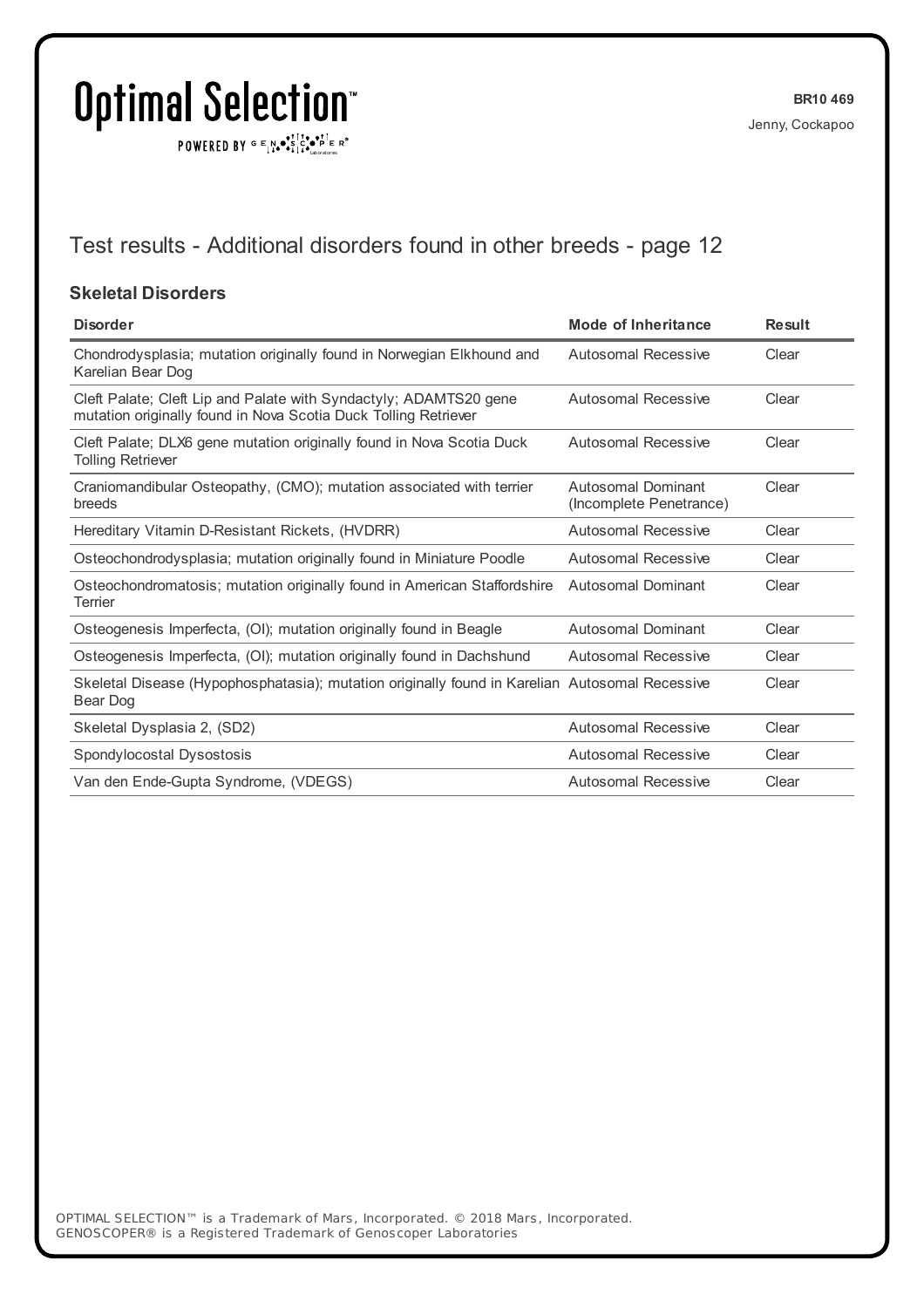$\texttt{POWERED BY} \xrightarrow{\mathbf{c}} \mathbb{I} \underset{\mathbf{a}}{\overset{\mathbf{r}}{\mathbf{a}}} \overset{\mathbf{r}}{\overset{\mathbf{r}}{\mathbf{s}}} \underset{\mathbf{a}}{\overset{\mathbf{r}}{\mathbf{a}}} \overset{\mathbf{r}}{\overset{\mathbf{r}}{\mathbf{s}}} \overset{\mathbf{r}}{\overset{\mathbf{r}}{\mathbf{s}}} \overset{\mathbf{r}}{\overset{\mathbf{r}}{\mathbf{s}}} \overset{\mathbf{r}}{\overset{\mathbf{r}}{\mathbf{s}}} \overset{\mathbf{r}}{\overset{\mathbf{r}}{\mathbf{s}}} \overset{\mathbf{r}}$ 

## Test results - Additional disorders found in other breeds - page 13

#### **Dermal Disorders**

| <b>Disorder</b>                                                                                                                   | Mode of Inheritance       | <b>Result</b> |
|-----------------------------------------------------------------------------------------------------------------------------------|---------------------------|---------------|
| Dystrophic Epidermolysis Bullosa; mutation originally found in Central<br>Asian Ovcharka                                          | Autosomal Recessive       | Clear         |
| Dystrophic Epidermolysis Bullosa; mutation originally found in Golden<br>Retriever                                                | Autosomal Recessive       | Clear         |
| Epidermolytic Hyperkeratosis                                                                                                      | Autosomal Recessive       | Clear         |
| Focal Non-Epidermolytic Palmoplantar Keratoderma, (FNEPPK); mutation Autosomal Recessive<br>originally found in Dogue de Bordeaux |                           | Clear         |
| Hereditary Footpad Hyperkeratosis, (HFH)                                                                                          | Autosomal Recessive       | Clear         |
| Hereditary Nasal Parakeratosis, (HNPK); mutation originally found in<br>Greyhound                                                 | Autosomal Recessive       | Clear         |
| Ichthyosis; mutation originally found in American Bulldog                                                                         | Autosomal Recessive       | Clear         |
| Ichthyosis; mutation originally found in Great Dane                                                                               | Autosomal Recessive       | Clear         |
| Lamellar lchthyosis, (LI)                                                                                                         | Autosomal Recessive       | Clear         |
| Lethal Acrodermatitis, (LAD); mutation originally found in in Bull Terrier<br>and Miniature Bull Terrier                          | Autosomal Recessive       | Clear         |
| Ligneous Membranitis                                                                                                              | Autosomal Recessive       | Clear         |
| Musladin-Lueke syndrome, (MLS)                                                                                                    | Autosomal Recessive       | Clear         |
| X-Linked Ectodermal Dysplasia, (XHED)                                                                                             | <b>X-linked Recessive</b> | Clear         |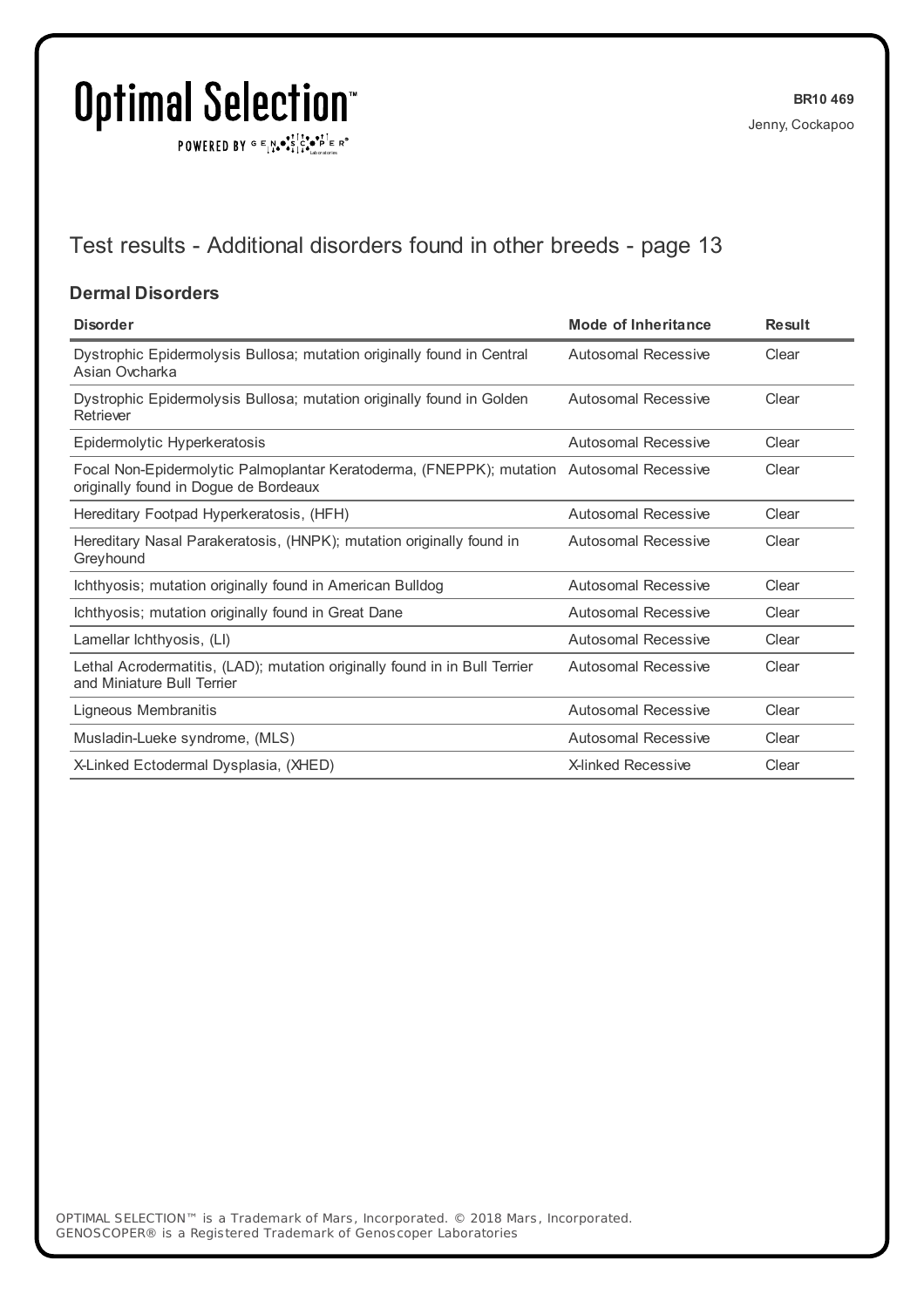$\texttt{POWERED BY} \xrightarrow{\mathbf{c}} \mathbb{I} \underset{\mathbf{a}}{\overset{\mathbf{r}}{\mathbf{a}}} \overset{\mathbf{r}}{\overset{\mathbf{r}}{\mathbf{s}}} \underset{\mathbf{a}}{\overset{\mathbf{r}}{\mathbf{a}}} \overset{\mathbf{r}}{\overset{\mathbf{r}}{\mathbf{s}}} \overset{\mathbf{r}}{\overset{\mathbf{r}}{\mathbf{s}}} \overset{\mathbf{r}}{\overset{\mathbf{r}}{\mathbf{s}}} \overset{\mathbf{r}}{\overset{\mathbf{r}}{\mathbf{s}}} \overset{\mathbf{r}}{\overset{\mathbf{r}}{\mathbf{s}}} \overset{\mathbf{r}}$ 

## Test results - Additional disorders found in other breeds - page 14

#### **Other Disorders**

| <b>Disorder</b>                                                                                                     | <b>Mode of Inheritance</b> | <b>Result</b> |
|---------------------------------------------------------------------------------------------------------------------|----------------------------|---------------|
| Acute Respiratory Distress Syndrome, (ARDS); mutation originally found<br>in Dalmatian                              | Autosomal Recessive        | Clear         |
| Amelogenesis Imperfecta, (AI)                                                                                       | Autosomal Recessive        | Clear         |
| Amelogenesis Imperfecta, (AI); mutation originally found in Parson Russell Autosomal Recessive<br>Terrier           |                            | Clear         |
| Congenital Keratoconjunctivitis Sicca and Ichthyosiform Dermatosis,<br>(CKCSID)                                     | Autosomal Recessive        | Clear         |
| Dental Hypomineralization; mutation originally found in Border Collie                                               | Autosomal Recessive        | Clear         |
| Narcolepsy; mutation originally found in Dachshund                                                                  | Autosomal Recessive        | Clear         |
| Narcolepsy; mutation originally found in Labrador Retriever                                                         | Autosomal Recessive        | Clear         |
| Persistent Müllerian Duct Syndrome, (PMDS); mutation originally found in Autosomal Recessive<br>Miniature Schnauzer |                            | Clear         |
| Primary Ciliary Dyskinesia, (PCD)                                                                                   | Autosomal Recessive        | Clear         |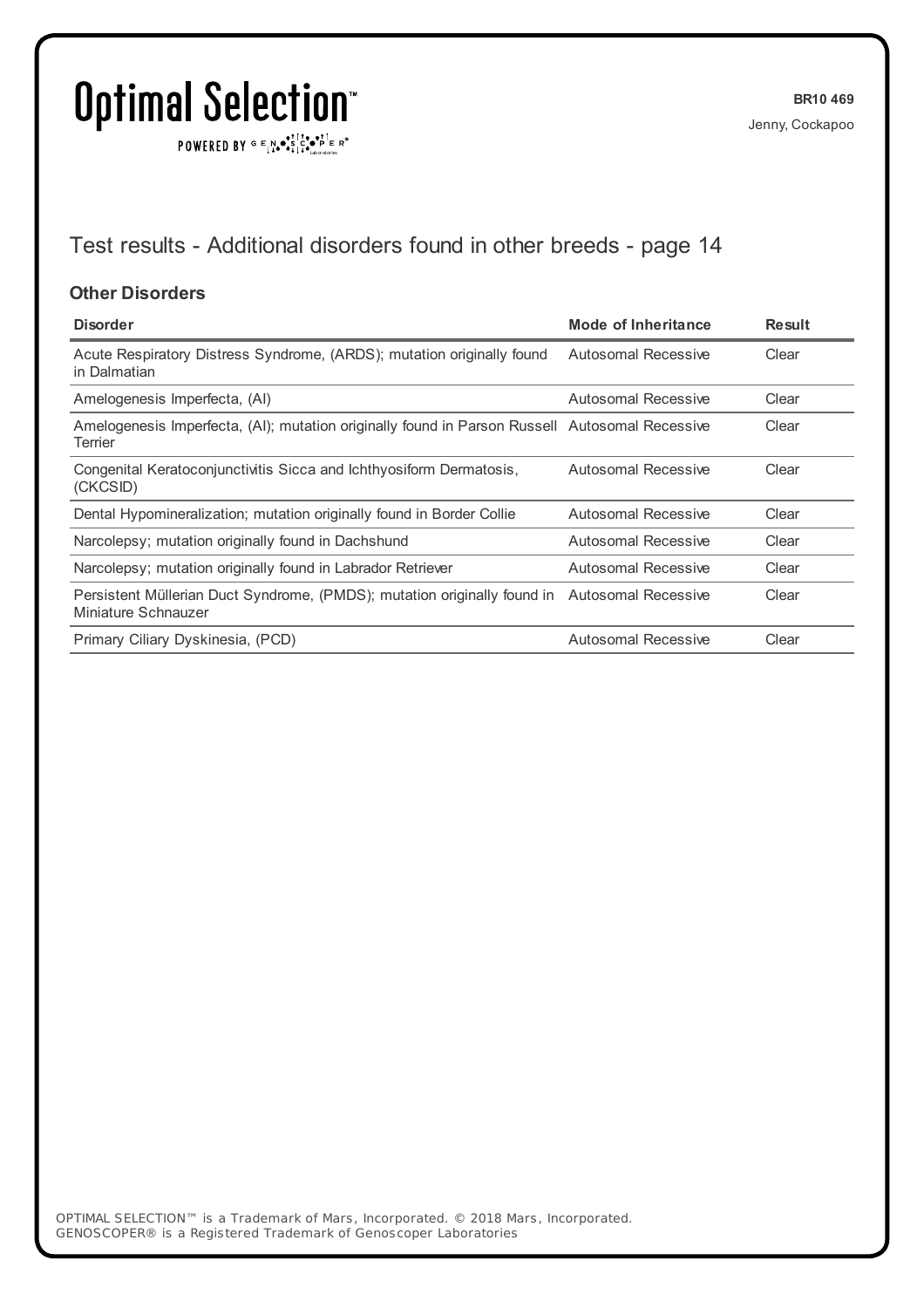POWERED BY  $G \in N$ .  $\mathbb{R}$ ,  $\mathbb{R}$ ,  $\mathbb{R}$ ,  $\mathbb{R}$   $\mathbb{R}$  is  $\mathbb{R}$ 

### APPENDIX Explanation of the results of the tested disorders

Autosomal recessive inheritance (ARI)

Clear - A dog carries no copies of the tested mutation and has no or reduced likelihood of developing and passing on the disease/condition.

Carrier - A dog carries one copy of the tested mutation. Carriers typically have a normal, healthy appearance but pass on the mutation to approximately 50% of their offspring.

At risk - A dog carries two copies of the tested mutation and is at high or increased risk of developing the disease/condition.

#### Autosomal dominant inheritance (ADI)

Clear - A dog carries no copies of the tested mutation and has no or reduced likelihood of developing and passing on the disease/condition.

At risk - A dog carries one or two copies of the tested mutation and is at high or increased risk of developing the disease/condition.

#### X-linked recessive inheritance (X-linked)

Clear - A dog carries no copies of the tested mutation and has no or reduced likelihood of developing and passing on the disease/condition.

Carrier - Female carriers typically have a normal, healthy appearance but carry one copy of the tested mutation on one of their X chromosomes. As males only have one X chromosome, there are no male carriers.

At risk - Female dogs at risk carrytwo mutated copies of the tested mutation. Males carry one copy of the tested mutation on their single X chromosome. Dogs at risk are at high or increased risk of developing the disease/condition.

Please note that the descriptions above are generalized based on typically observed inheritance patterns. When obtaining a 'carrier' or 'at risk' test result, always refer to the corresponding online test documentation for more detailed information on the condition and any exceptions.